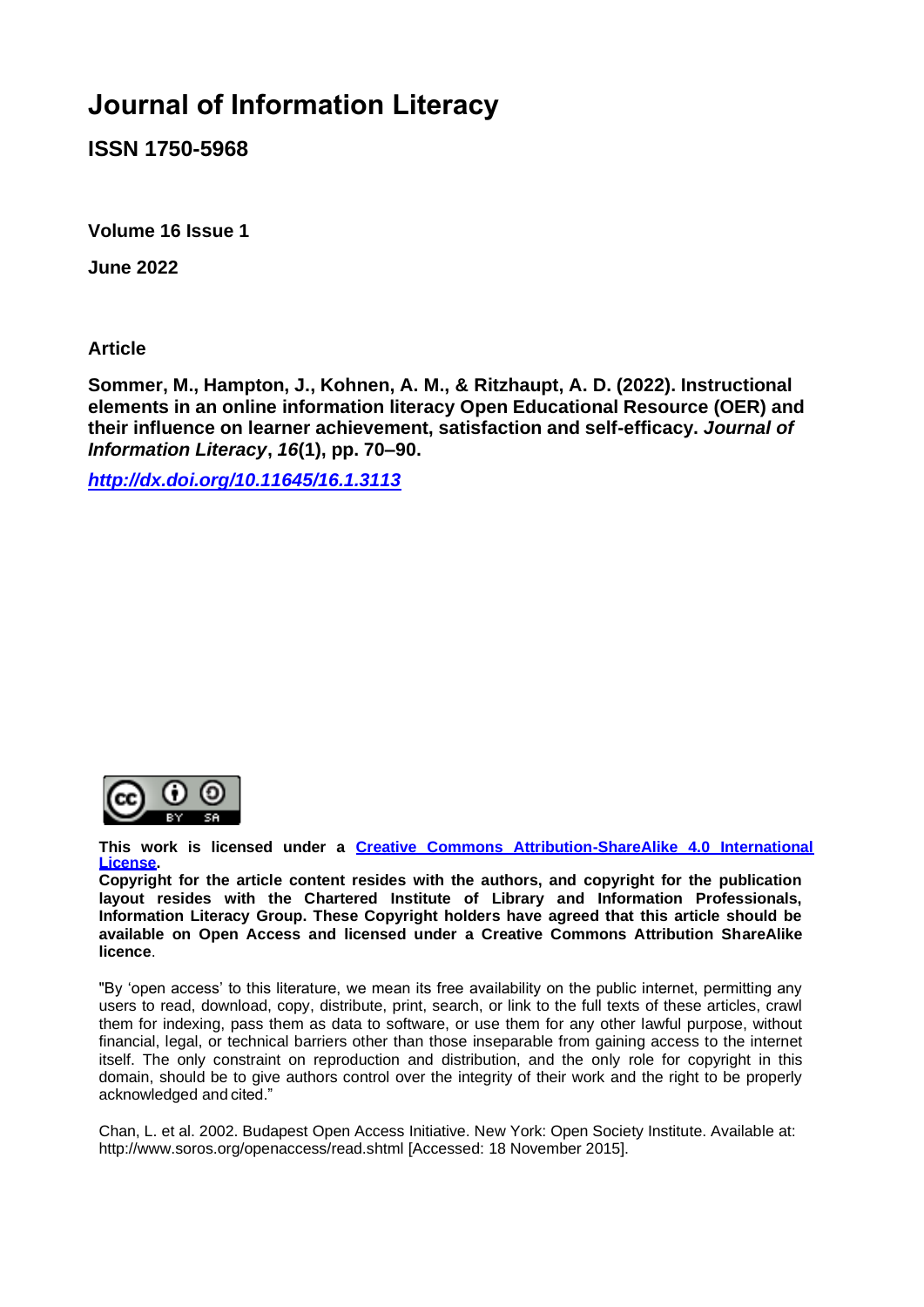# **Instructional elements in an online information literacy Open Educational Resource (OER) and their influence on learner achievement, satisfaction and self-efficacy**

**Max Sommer, Learning Designer, Elsevier. Email: [maxdsommer@gmail.com](mailto:maxdsommer@gmail.com) ORCID: [0000-0001-5732-1751](https://orcid.org/0000-0001-5732-1751)**

**Albert D. Ritzhaupt, Professor of Educational Technology and Computer Science Education and Associate Director for Graduate Studies, School of Teaching and Learning, University of Florida. Email: [aritzhaupt@coe.ufl.edu](mailto:aritzhaupt@coe.ufl.edu) Twitter: [@AlbertRitzhaupt](https://twitter.com/AlbertRitzhaupt) ORCID: [0000-0002-0655-8633](https://orcid.org/0000-0002-0655-8633)**

**Angela Kohnen, Associate Professor School of Teaching and Learning, College of Education, University of Florida. Email: [akohnen@coe.ufl.edu](mailto:akohnen@coe.ufl.edu) ORCID: [0000-0002-7772-6286](https://orcid.org/0000-0002-7772-6286)**

**John Hampton, Doctoral candidate in Curriculum and Instruction (Educational Technology) and Teaching Assistant, University of Florida. Email: [ufxero@ufl.edu](mailto:ufxero@ufl.edu) Twitter: [@hampthephd](https://twitter.com/hampthephd)**

# **Abstract**

This study tested the influence of instructional elements within an online Open Educational Resource (OER) focused on information literacy (IL) on outcome measures of IL achievement, learner satisfaction and IL self-efficacy among undergraduate students. An online OER was designed to address the domains of access, evaluation and communication of IL guided by the notion of instructional scaffolding and self-regulated learning. Participants were randomly placed into one of six different OER conditions: (a) full version with all instructional elements, (b) lean version, (c) version without tooltip text, (d) version without embedded practice questions, (e) version without learning objectives and (f) version without summaries. There were no significant differences found across the six conditions on the dependent measures. Participants averaged 58% for IL achievement, performing slightly better in the domain of access versus evaluate and communicate. Limitations include a controlled laboratory setting where participants were not necessarily motivated to complete the study tasks at a high level of achievement. Future research can explore more ecologically valid environments where learners might be more motivated, along with more rigorous intervention and assessment construction. This paper includes implications for educators and researchers to explore the established and innovative instructional elements that are natural affordances of an online OER in IL. This paper presents innovative IL instruction that does not require instructor or learner training and evaluates its effectiveness using a sound, replicable methodological approach to isolate the effects of the individual instructional elements.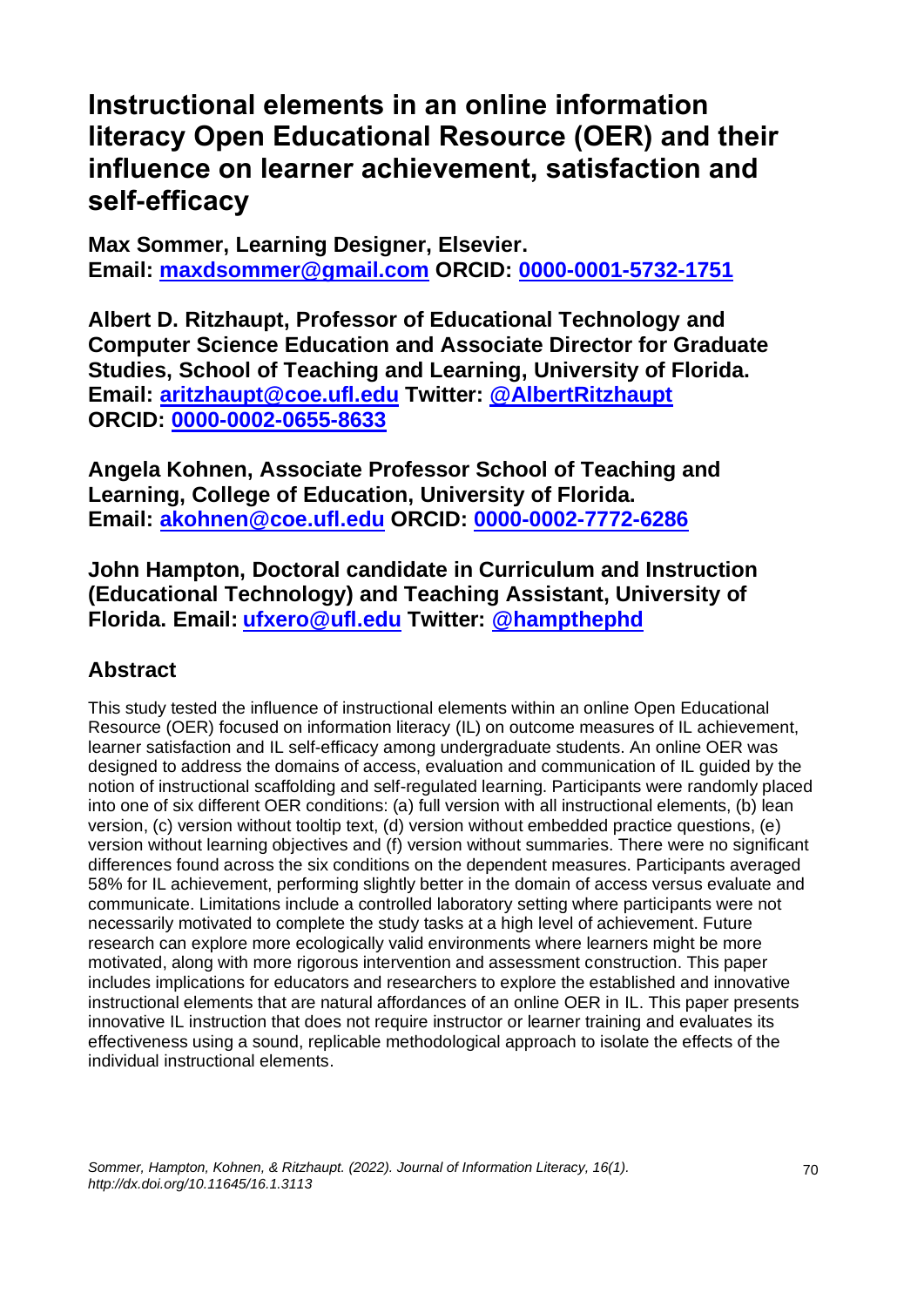# **Keywords**

assessment; higher education; information literacy; instructional design; open educational resources; US

\_\_\_\_\_\_\_\_\_\_\_\_\_\_\_\_\_\_\_\_\_\_\_\_\_\_\_\_\_\_\_\_\_\_\_\_\_\_\_\_\_\_\_\_\_\_\_\_\_\_\_\_\_\_\_\_\_\_\_\_\_\_\_\_\_\_\_\_\_\_\_\_\_\_\_\_

# **1. Introduction**

Educators in higher education have an essential task in designing instructional activities that engage learners and effectively help them gain information literacy (IL) knowledge and skills (Association of College and Research Libraries [ACRL], 2015). This is especially important in the contemporary online environment as information – or misinformation – can be purposefully or carelessly spread, leading to serious and dangerous social and political consequences (Bastick, 2021; Levitin, 2017; Wineburg & McGrew, 2018). Indifference to facts has also been popularised in this era (Reed et al., 2019), making IL skills more essential now than ever. As online learning in higher education has been considered 'potentially transformative' (Goodman et al., 2019, p. 1), the researchers chose to create an Open Educational Resource (OER) designed to be used as a stand-alone IL learning experience that can be delivered in the online environment. This study explored how various instructional elements of IL delivered through an OER (tooltip text, embedded practice questions, objectives and summaries) influence IL achievement, learner satisfaction and IL self-efficacy.

# **1.1 Review of relevant literature**

IL presents a complex and overwhelming problem for researchers and educators due to a combination of multiple factors. These factors include the overload of users and information online, the lack of direction in terms of addressing the problems through instruction, and the serious potential consequences of information (or misinformation) being carelessly spread. In this study, the researchers attempt to address this complex issue through the affordances of an online IL OER delivered to higher education learners. The following sections will discuss some of the literature on key topics pertinent to this study.

# **1.1.1 IL in Higher Education**

IL literature establishes the value of IL education as part of the university academic experience for learners (Schmidt Hanbidge et al., 2018). Learners need to know 'how to conduct research and be self-reliant in the electronic information environment' (Schmidt Hanbidge et al., 2018, p. 118). In higher education, many institutions are prioritising the implementation of high-quality IL instruction embedded within, or as a supplement to, existing curriculum (Anderson & Mitchell, 2012; Hsieh et al., 2014; Mullins, 2014). Often, academic libraries have been called upon to provide IL instruction (Nichols Hess & Greer, 2016). This has been seen, with varying results, to come in the form of academic partnerships with faculty, one-shot sessions and for-credit IL courses (Nichols Hess & Greer, 2016).

The content of this instruction varies, and library associations have emphasised adaptable approaches to IL rather than a standard curriculum. For example, in Europe, the Society of College, National and University Libraries (SCONUL) created a *Core Model* (Bent & Stubbings, 2011) of IL with seven 'pillars' that represent essential knowledge and skills of IL, along with multiple 'lens' that can be applied to different user communities. The goal is that 'the model can be used flexibly by individuals and teachers who can adapt it as appropriate to personal circumstances' (Bent & Stubbings, 2011, p. 4). Similarly, in the U.S. the ACRL overhauled their previous definition of IL in the *Framework for Information Literacy for Higher Education* (2015). This updated document focuses on threshold concepts and learners as producers of information, replacing the skills-focused standards of the past. Like SCONUL's *Core Model,*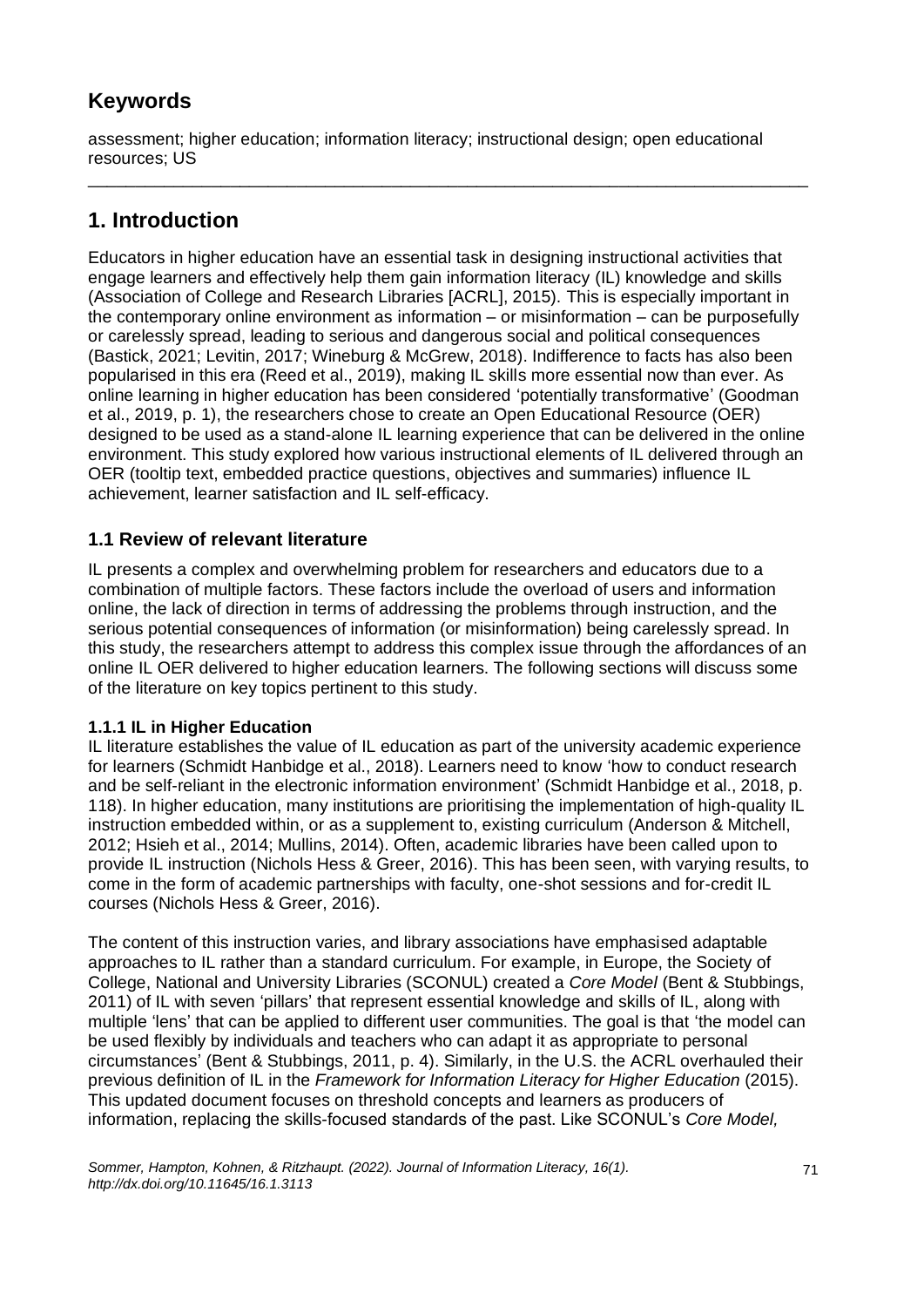ACRL's (2015) *Framework* was presented as a tool to encourage conversation, with librarians and faculty at individual institutions responsible for determining the best plans for implementation (2015).

Despite these expanded definitions of IL, the core IL skills of accessing, evaluating and communicating information remain foundational to IL. This is demonstrated in ACRL's (2015) description of IL as 'the set of integrated abilities encompassing the reflective discovery of information, the understanding of how information is produced and valued, and the use of information in creating new knowledge and participating ethically in communities of learning.' (ACRL, 2015, p. 3).

Yet, with academic librarians being called to engage in flexible, context-dependent approaches to IL instruction, the foundational skills of information access, evaluation and communication may be better taught in an online format through OERs.

### **1.1.2 Online learning and OERs**

OERs are 'educational materials either licensed under an open copyright license or in the public domain' (Wiley et al., 2014, p. 781). While not exclusively digital, many OER implementations have naturally been deployed in the online environment, including many open textbooks and interactive online learning resources. Online OERs can be shared, distributed and repurposed, depending on the nature of the open copyright license, to learners and educators across institutions and international borders resulting in major cost savings for students and more quality options for educators to draw from in their classrooms (Al Jamil et al., 2019; Mery et al., 2012).

As technologies advance, online OERs have also become increasingly effective, providing instructional opportunities that only used to be attainable through face-to-face instruction (Bonk & Graham, 2006). OERs in the online learning environment can provide learning opportunities that are independent and self-directed, while encouraging lifelong learning (Kiliç-Çakmak, 2010). Online OERs can improve instruction, individualize experiences and decrease the costs of learning (Harkins et al., 2011). As a result, OERs have grown in popularity (Al Jamil et al., 2019; Lee & Ferwerda, 2017).

Similarities can be drawn between the OER developed in this study and online library tutorials that focus on IL. Like OERs, online library tutorials can provide learners with instruction efficiently while also providing a tool that libraries can re-use to deliver instruction to more individuals, regardless of location (Anderson & Mitchell, 2012; Beile & Boote, 2004; Greer et al., 2016). These tutorials help address issues with limited resources and have been shown to be effective delivery methods for library instruction (Beile & Boote, 2004; Greer et al., 2016). For the purposes of this study, we considered our instructional resource to be an OER instead of an online library tutorial because much of the content was not directly related to library tools, and the instruction was not tied to any library in particular. Also, the learning materials are not housed on a library website, but instead posted on one of the researchers' personal websites for open use and dissemination. Our resource can be most closely categorised as a short ebook, and the term OER is overarching and includes open textbooks (Wiley et al., 2014). Therefore, we consider our instructional resource to be an OER designed to foster IL skills in higher education.

### **1.1.3 OERs and online instructional scaffolding**

The digital technologies used to create and deploy online OERs offer both instructional (like learning objectives) and technological (for example embedded practice) affordances to students. In the online learning environment, an educator or expert may not be available to provide additional guidance to learners, but instructional and technological affordances can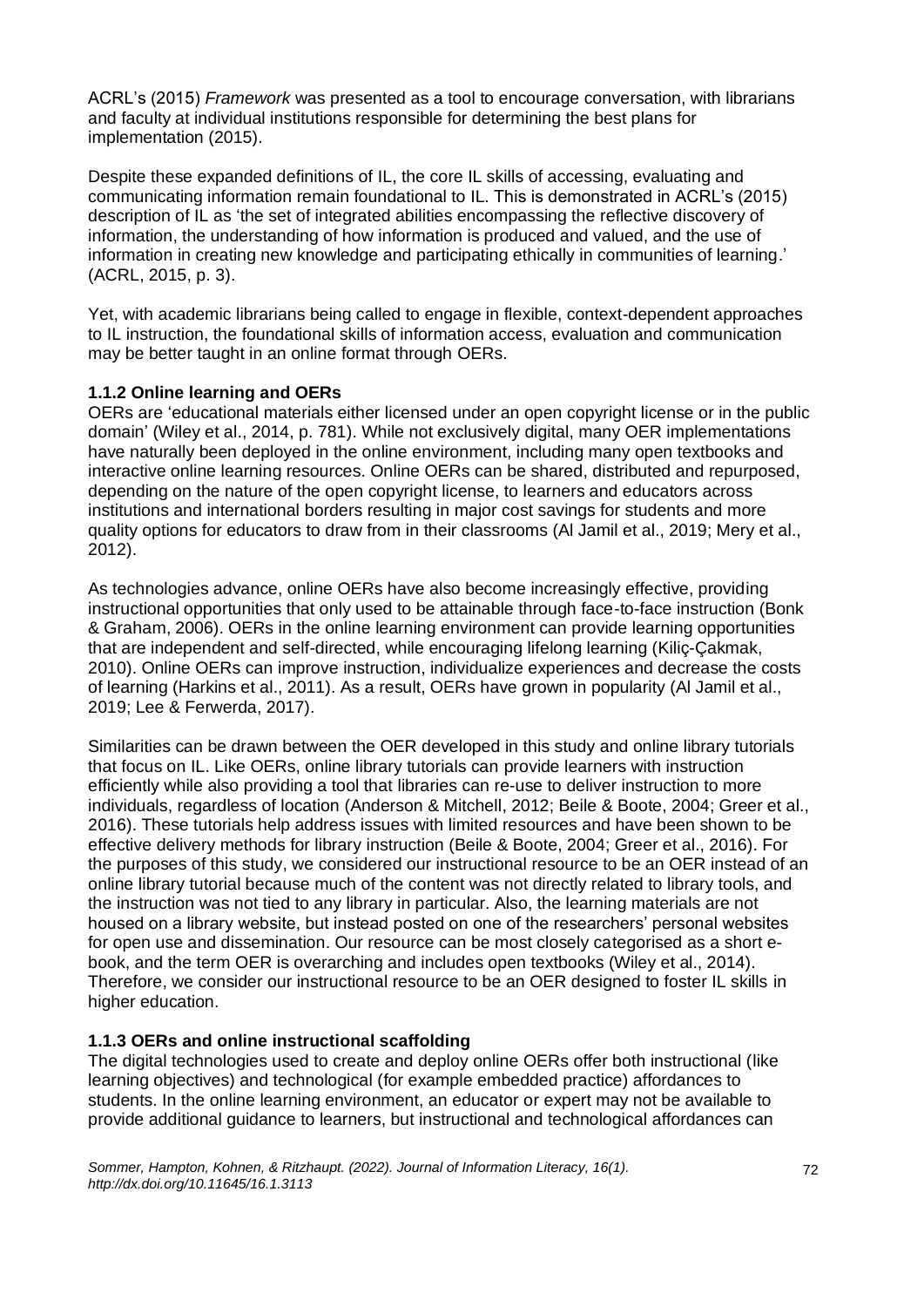provide instructional scaffolding and support self-regulated learning (Azevedo et al., 2004; Sharma & Hannafin, 2007) despite the instructor's absence.

Instructional scaffolding was initially described as assistance from experts that enables students to achieve what is beyond their ability to accomplish alone without support (Wood et al., 1976). Grounded in Vygotsky's notion of the Zone of Proximal Development (ZPD) (Vygotsky, 1978), scaffolding can offer students support that can be gradually faded until the students are capable of performing the tasks independently. With the advent of digital technologies, instructional scaffolding has been operationalised in technology-enhanced learning environments, including online OERs. OERs in the online environment can provide a range of instructional elements to support student learning experiences, such as taking traditionally passive learning activities (like reading a textbook) and turn them into more interactive experiences that allow students to reap the benefits associated with active learning (Fenwick et al., 2013). However, since these resources may not be facilitated with the guidance of an expert educator (especially in the online environment), students will need to engage in self-regulated learning to reap their benefits. OERs can use instructional and technological affordances to encourage forethought, performance and reflection (Zimmerman, 2002). For example, these affordances can encourage learners to conduct strategies like goal setting, self-instruction and self-evaluation.

Instructional scaffolding theory classifies technology-enhanced scaffolds in a variety of ways in the research literature. To inform our implementation of the instructional elements used in this study, we adopted three of these classifications. First, we consider the distinction between hard and soft scaffolding, where hard scaffolds refer to pre-planned static forms of support that are designed to help students through anticipated difficulties, and soft scaffolds are typically provided on an as-needed basis and are customised, dynamic and negotiable (Sharma & Hannafin, 2007; Shin et al., 2020). Second, we note the distinction between embedded and non-embedded scaffolds in which an embedded scaffold is placed within the learning environment (like embedded practice), and non-embedded scaffolds (such as peer support) are initiated by the students themselves (Saye & Brush, 2001). Finally, Hill and Hannafin (2001) classified technology-enhanced scaffolds for open-ended technology-enhanced learning environments as conceptual, metacognitive, procedural and strategic. We provide examples and definitions of each in Table 1.

| <b>Scaffold</b><br><b>Type</b> | <b>Scaffold Description and Example</b>                                                                                                                                                                                                                                                                                                                               |
|--------------------------------|-----------------------------------------------------------------------------------------------------------------------------------------------------------------------------------------------------------------------------------------------------------------------------------------------------------------------------------------------------------------------|
| Conceptual                     | Assists the student in deciding what to prioritise and what is important for their<br>learning. Learning objectives can provide this support to students by providing a<br>pre-instructional activity to focus their attention and provide guidance for<br>preparing to learn new materials.                                                                          |
| Metacognitive                  | Helps learners assess what they know and what they need to learn. Embedded<br>practice or summaries can provide this support for students by allowing the<br>students to practice on relevant tasks, and monitor and reflect on their own<br>performance at appropriate points in the learning experience.                                                            |
| Procedural                     | Help learners use the resources available to them in the learning environment.<br>Providing detailed instructions and supports on how to use specific tools (such as<br>navigation or software utility) and resources available to students in the learning<br>environment to enhance student learning outcomes.                                                      |
| Strategic                      | Provide students just-in-time support or guidance for difficulties they are facing in<br>a learning situation at a given instance in time. The use of tool tip text provides<br>definitions of complex vocabulary words in educational text contents in<br>hypermedia on demand, which could serve as a hints or advanced organisers to<br>support learning outcomes. |

**Table 1:** Instructional scaffold characterisations, descriptions and examples

*Sommer, Hampton, Kohnen, & Ritzhaupt. (2022). Journal of Information Literacy, 16(1). http://dx.doi.org/10.11645/16.1.3113*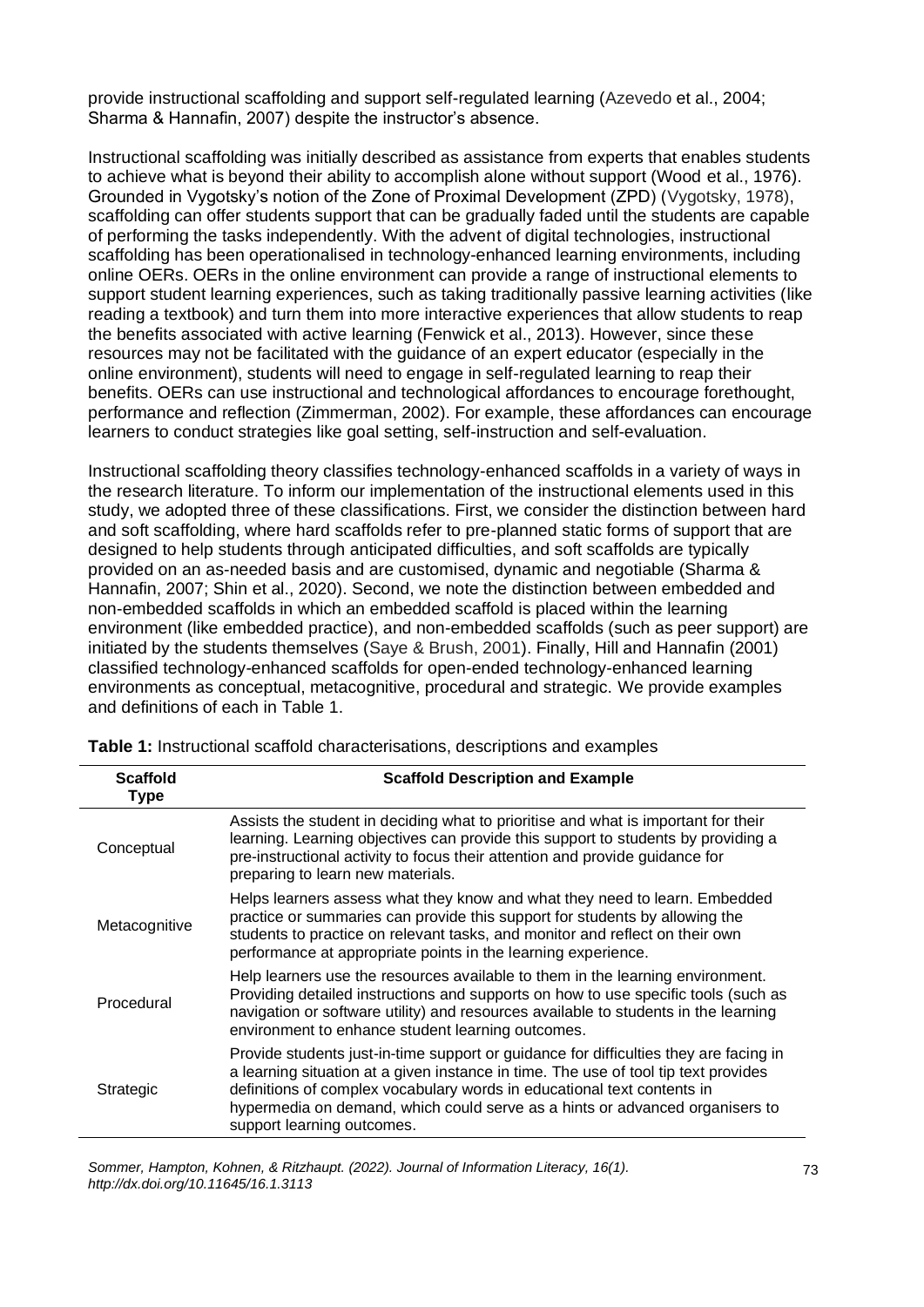### **1.1.4 Affordances of OERs in IL instruction**

Online OERs have frequently been used to deliver IL instruction that reaches learners in innovative ways (Nichols Hess & Greer, 2016). Because the internet is central to IL, online OERs offer an ecologically valid paradigm of teaching and learning (Allen, 2008). OERs that build in scaffolding and self-regulated learning are also ideal for IL since the ability to evaluate information is primarily a self-monitoring activity aligned to the goals set by the student (Greene et al., 2010). Furthermore, teaching foundational IL skills through an OER eliminates barriers for students who may not be able to easily access the library (Harkins et al., 2011). Schmidt Hanbidge et al. (2018) argued 'it is especially important that students learn how to conduct research and be self-reliant in the electronic information environment at a time when there is less need to consult directly with a librarian or to walk into a library' (p. 118). OERs may support this student independence.

# **1.2 Instructional elements in OER on IL**

This study focused on the influence of four specific instructional elements as instructional scaffolds, delivered via an online OER, and their effects on IL achievement, learner satisfaction and IL self-efficacy. The instructional elements of interest in this study were chosen based on previous literature drawing on inspiration from instructional scaffolding and self-regulated learning in online learning, hypermedia and MOOCs (Martin & Klein, 2008; Zheng, 2016), and the affordances of the WordPress platform in which the OER was deployed. The instructional elements of interest were tooltip text (leads), embedded practice questions, learning objectives and summaries. These instructional elements will be briefly described below. All of our scaffolds can be characterized as 'hard' and 'embedded' since the students can engage with these scaffolds directly in the online OER, and since these instructional elements are pre-planned to address specific outcomes and not customised, dynamic and negotiable based on adaptive sources from the students.

# **1.2.1 Tooltip text**

Tooltip text, or what is often referred to as leads (Antonenko & Niederhauser, 2010), is a portion of text in which extra information appears as a pop-up when the learner's mouse hovers over it (Hansen et al., 2009). In this OER, tooltip text was used to provide definitions of keywords throughout the text; definitions would appear when students hovered their mouse over underlined keywords. This is common in online OERs, as tooltip text functions used for vocabulary are included in many configurations where dictionary definitions pop-up if users hover over words (Lee & Lee, 2015). Providing definitions within the text can assist in reading comprehension and vocabulary learning, while also helping readers when words or text complexity are beyond their knowledge or abilities (Varol & Erçetin, 2019). This type of scaffolding could be classified as strategic because it provides just-in-time support and serves as an advanced organiser for the students.

### **1.2.2 Embedded practice questions**

Practice multiple-choice questions that did not contribute to any scores or grades were included throughout the OER. These provide learners the opportunity to perform (Gagné, 1985), then receive feedback that can confirm correct answers or signify incorrect understanding (Martin & Klein, 2008). These practice questions were included at relevant points in the OER, following sections in which learners were provided information to master key objectives from the textual content (Martin & Klein, 2008). This can provide many benefits for learners, including strengthening new knowledge that learners are obtaining (Foshay et al., 2003) and improving retention (Kruse & Kevin, 1999). It has also been found that practice is effective when used in the online instructional environment (Martin & Klein, 2008). This instructional element can be characterised as a metacognitive scaffold since the students are able to engage in distributed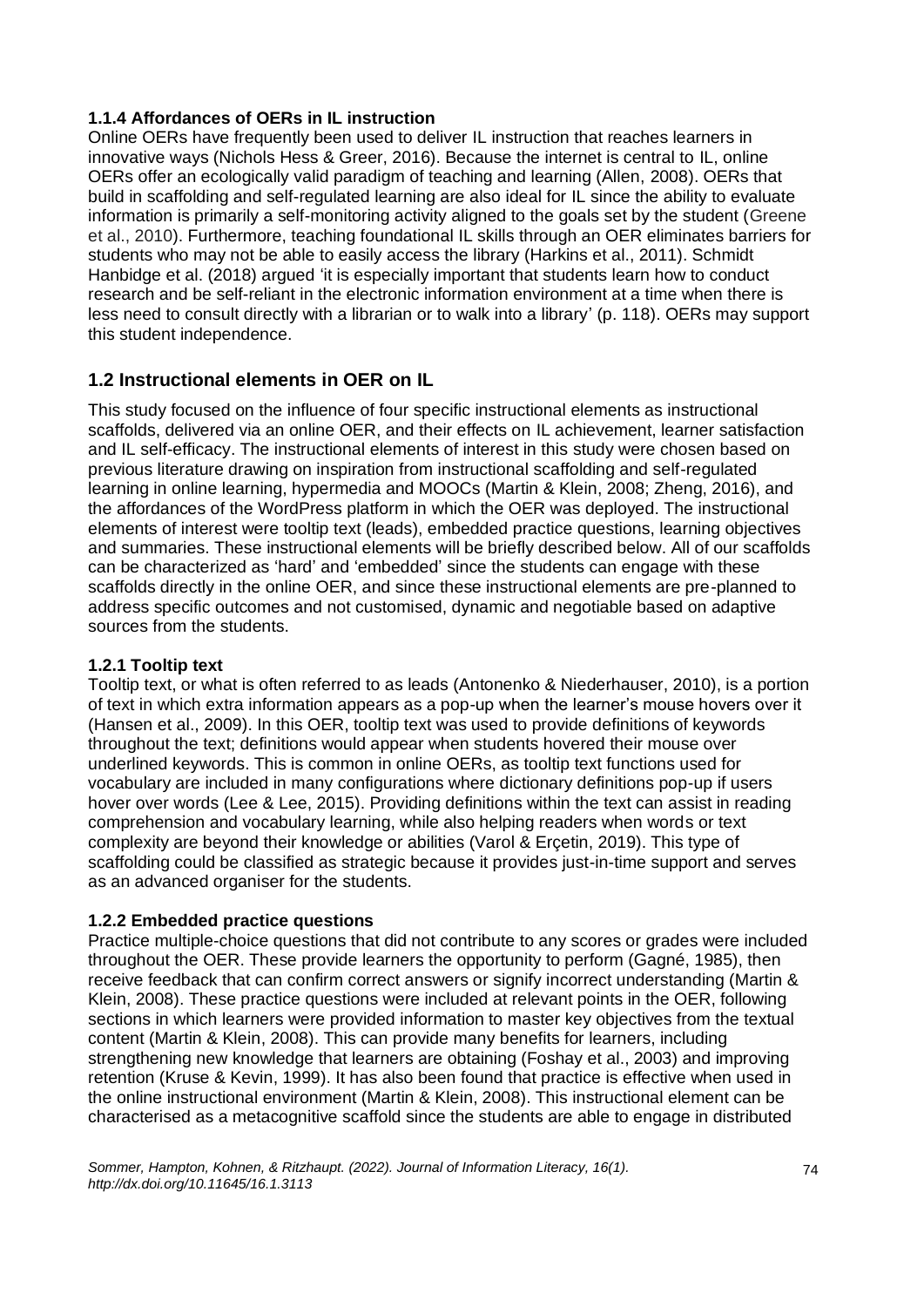practice with formative feedback to self-evaluate their mastery of the IL topics and self-regulate in response (such as re-reading a section after answering a practice question incorrectly).

### **1.2.3 Learning objectives**

Learning objectives were presented at the top of each content page of the OER. These objectives described the specific outcomes that learners are intended to attain following the contents on that page in the OER (Mager, 1962). Providing learning objectives at the beginning of instruction helps learners structure learning (Ausubel, 1968), self-regulate and guide their learning of the IL content (Reiser & Dick, 1996) and enhance relevant learning overall (Martin et al., 2007). Learning objectives can assist students in activating prior knowledge, planning for the learning experience and monitoring the goal-attaining process (Azevedo, 2005). Also, learning objectives have been found to improve learning in online environments (Klein & Cavalier, 1999). As learning objectives can guide the students on goal-setting and serve as a pre-instructional strategy to help them anticipate the new materials to be learned, this type of instructional element can be classified as a conceptual scaffold in the context of an online OER.

### **1.2.4 Summaries**

Summaries, or 'an outline of the key information that was presented to learners' (Martin et al., 2007, p. 632), were included at the end of each content page in the OER. These summaries were presented to learners in bullet-point format. Summaries, also referred to as reviews, can reinforce what the learners were supposed to attain in the instruction (Reiser & Dick, 1996), reassuring learners that they are understanding the content that was just presented (Mattiske, 2001). Using summaries has shown evidence to enhance learning (Hartley & Davis, 1976) from expository texts. Van der Zee et al. (2018) found that having learners read summaries in the online environment were related to increased performance. Even meta-analyses show that review as a process has significant positive relationships with metacognitive and cognitive learning strategies and academic performance across grade levels and academic disciplines (Dent & Koenka, 2016). Reviews or summaries can serve as a self-evaluation mechanism to assist students in activating the self-reflection process of self-regulated learning, characterising it as a metacognitive instructional scaffold.

### **1.2.5 Control instructional elements**

While our present research design exclusively focuses on the four instructional elements, our online OER on IL manifested other relevant scaffolds found to be effective in improving student learning outcomes. For instance, we provided explicit guidance on how to use each of the instruction elements at the start of the learning process, which is a form of procedural scaffolding (Sharma & Hannafin, 2007). Additionally, we provided carefully and meaningfully chunked sections of expository text (Gobet, 2005) incorporating signaling principles such as appropriately labeled headers (Schneider et al., 2018) and logically sequenced expository text (Hebert et al., 2016) using a range of text cues (including bold or bullets) with useful examples (Mayer, 2020) and tables (Roehling et al., 2017). We also employed external hyperlinks to relevant website tools on IL (fact-checking websites like [www.snopes.com\)](https://www.snopes.com/) (Al Mamun et al., 2020), and an active hyperlinked table of contents and open-ended navigational system serving as learner control (Karich et al., 2014). These additional instructional elements were available across the content domains of access, evaluation and communication in the OER, and thus were treated as constants in the research design. Figure 1 provides a sample screen shot of the OER to illustrate these instructional elements available to the students.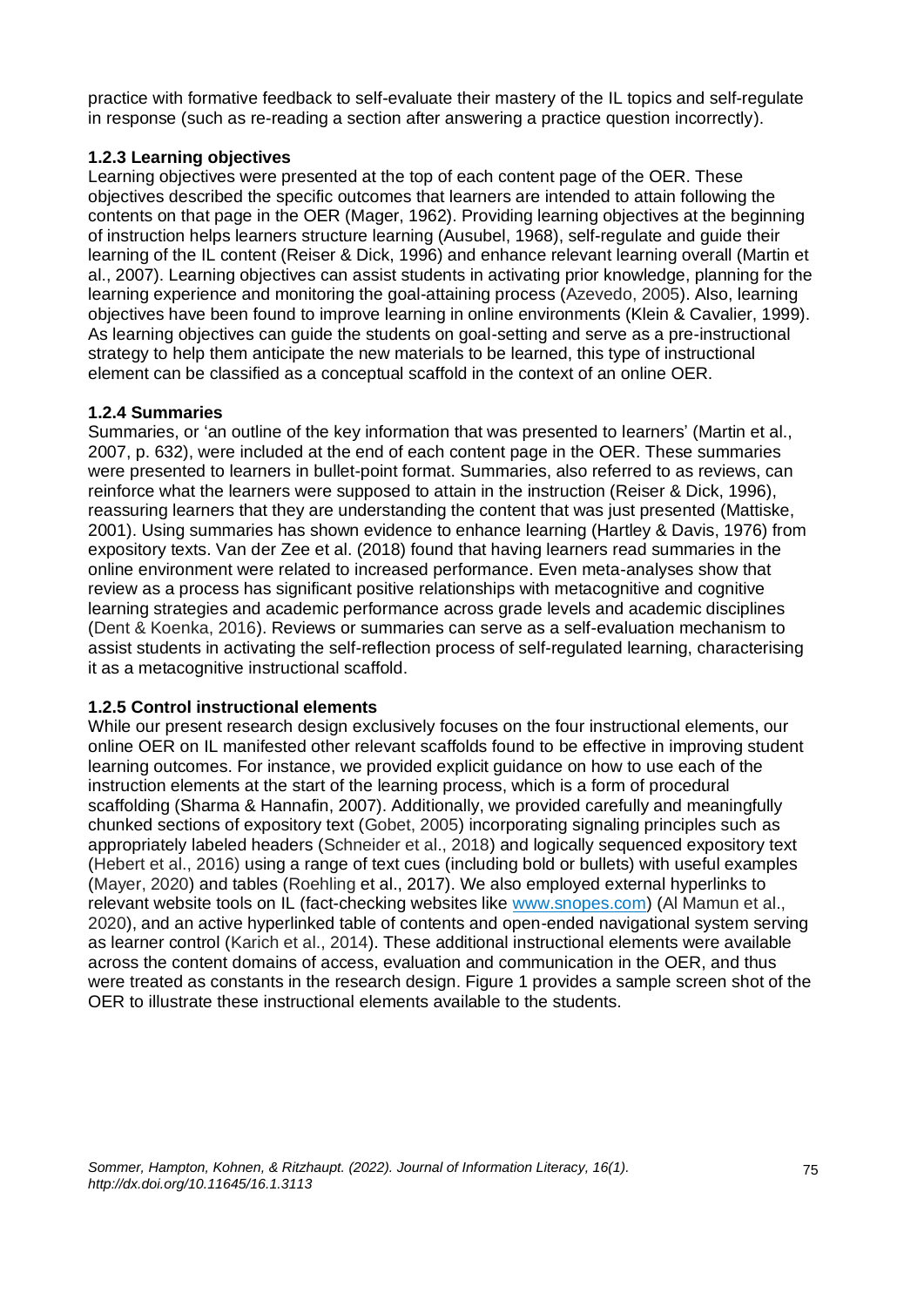| ≡<br><b>TABLE OF CONTENTS</b>                                                                                                                                                                                                | Paraphrasing                                                                                                                                                                                                                                                                                                                                                                                                                                       |                                                                                                                                                              |  |  |
|------------------------------------------------------------------------------------------------------------------------------------------------------------------------------------------------------------------------------|----------------------------------------------------------------------------------------------------------------------------------------------------------------------------------------------------------------------------------------------------------------------------------------------------------------------------------------------------------------------------------------------------------------------------------------------------|--------------------------------------------------------------------------------------------------------------------------------------------------------------|--|--|
| <b>Objectives</b><br><b>Communication is Essential</b><br><b>Properly Attributing Credit to Sources</b><br><b>Citing Sources</b><br><b>Quotations</b><br>Paraphrasing<br>Digital Identity and Sharing Information<br>Summary | As noted, the alternative to using direct quotations is to paraphrase the ideas, or using a<br>variation of the words without changing the meaning of the original idea. Paraphrasing is an<br>option when attempting to clarify the author's idea in your own words and to contextualize<br>the writing in a larger framework. In the table below are examples of paraphrased forms of the<br>direct quotations provided in the previous section: |                                                                                                                                                              |  |  |
|                                                                                                                                                                                                                              | Quotation                                                                                                                                                                                                                                                                                                                                                                                                                                          | Paraphrase                                                                                                                                                   |  |  |
|                                                                                                                                                                                                                              | Mayer and Moreno (2003) define<br>"multimedia learning as learning from<br>words and pictures" $(p. 43)$ .                                                                                                                                                                                                                                                                                                                                         | Multimedia learning is often defined as<br>learning from both picture and words<br>(Mayer & Moreno, 2003).                                                   |  |  |
|                                                                                                                                                                                                                              | "Diffusion is the process in which an<br>innovation is communicated through certain<br>channels over time among members of a<br>social system" (Rogers, 2003, p. 5).                                                                                                                                                                                                                                                                               | The diffusion is a process in which an<br>innovation is spread through<br>communication channels to members of a<br>particular social system (Rogers, 2003). |  |  |

# **1.3 Purpose and research questions**

The purpose of this study is to explore how various instructional elements in an online IL OER (tooltip text, embedded practice questions, learning objectives and summaries) influence IL achievement, learner satisfaction and IL self-efficacy in the online environment. Our guiding research question is as follows: How do tooltip text, embedded practice questions, learning objectives and summaries in an OER on IL influence achievement, learner satisfaction and IL self-efficacy for undergraduate learners in the online environment?

# **2. Method**

# **2.1 Research design**

This study explored how various instructional elements in an OER (tooltip text, embedded practice questions, learning objectives and summaries) influence IL performance, learner satisfaction and IL self-efficacy in the online environment. In order to do this, this study employed an experimental design consisting of six conditions:

- Full intervention instruction consisting of all instructional elements noted.
- Lean intervention instruction consisting of none of the instructional elements.
- No tooltip text included all elements except tooltip text.
- No embedded practice questions included all elements except practice questions.
- No learning objectives included all elements except learning objectives.
- No review summaries included all elements except review summaries.

The goal was to isolate each one of these instructional elements to see if their presence (or lack thereof) influenced learner achievement, satisfaction and self-efficacy. The OER was built on a WordPress platform and the final intervention used in this study was offered as a Qualtrics online survey. Participants were able to simply navigate to the survey on a desktop computer, where Qualtrics would randomly place the participant into one of the six conditions.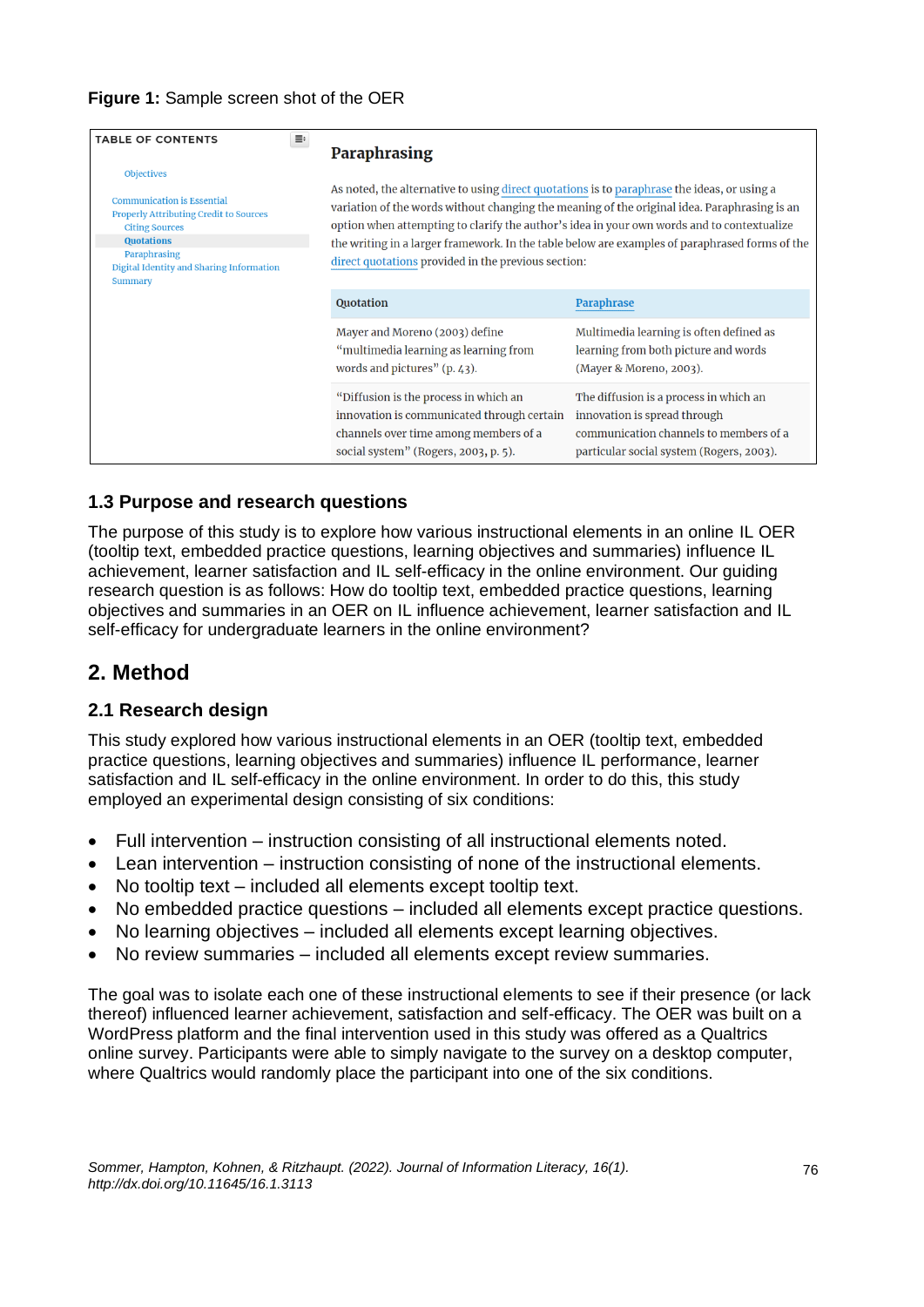# **2.2 Participants**

Data was drawn from participants in various undergraduate courses offered by the College of Education at a large southeastern research university. Courses were selected for the diversity of enrolled students in terms of age, major and year classification. Only data from participants who completed the entire Qualtrics survey (demographic survey, IL assessment, satisfaction survey, self-efficacy survey), a total of 253 participants, were retained.

The participants' mean age was 20.28 years old, represented 36 different majors offered at the university, and consisted of 14.2% freshmen, 30.8% sophomores, 22.1% juniors, and 32.8% seniors. Also, 74.3% of the participants were female and 25.7% were male. For demographic data regarding the ethnicities of the participants, refer to Table 2.

| <b>Ethnicity</b>                | N   | Percentage |
|---------------------------------|-----|------------|
| American Indian/Alaskan Native  |     | 0.4        |
| Asian                           | 16  | 6.3        |
| Black/African American          | 24  | 9.5        |
| Hawaiian/Other Pacific Islander | 2   | 0.8        |
| White/Caucasian                 | 189 | 74.7       |
| Other                           | 21  | 8.3        |

**Table 2:** Ethnicity frequencies of participants

# **2.3 Intervention**

The intervention used in this study was an online OER designed based on the American Library Association's (ALA, 1989) definition of IL that was included in the *Information Literacy Competency Standards for Higher Education*: a set of skills that allows individuals to 'recognize when information is needed and have the ability to locate, evaluate, and use effectively the needed information' (ACRL, 2000, p. 2). As stated earlier, the ACRL definition later changed to become broader and more applicable to the dynamic nature of the online environment; however, the three skills included in the previous definition (access, evaluate, use) remained foundational to the updated definition. While the ideas included in the updated definition played an integral role in informing this study, the previous definition provided the researchers with a more suitable approach for designing the resources. Based on this, the research team decided to build the intervention around three essential skills: accessing information, evaluating information and communicating information.

Using a backwards design approach (Wiggins & McTighe, 1998), the researchers first developed the learning objectives and the assessments. Three different sets of objectives and multiple-choice assessments were created, one for each essential IL skill drawn from the ALA (1989) definition. These objectives and assessments were built based on various information found through a systematic process exploration and curation by the research team, and a quality check was conducted by one team-member who is a subject matter expert in the area of IL. Based on the objectives and assessments that were developed, the research team wrote expository texts for each domain (access, evaluation and communication). These texts would act as the main source of instruction for the three essential skills and make up the content of the reading-based OER. A quality check of the narratives was conducted within the team (team members checked texts written by other team members), including the subject matter expert. Appropriate edits were discussed and applied until the team agreed about the three domains, establishing the OER on IL. It was decided to keep the content of the OER as simply reading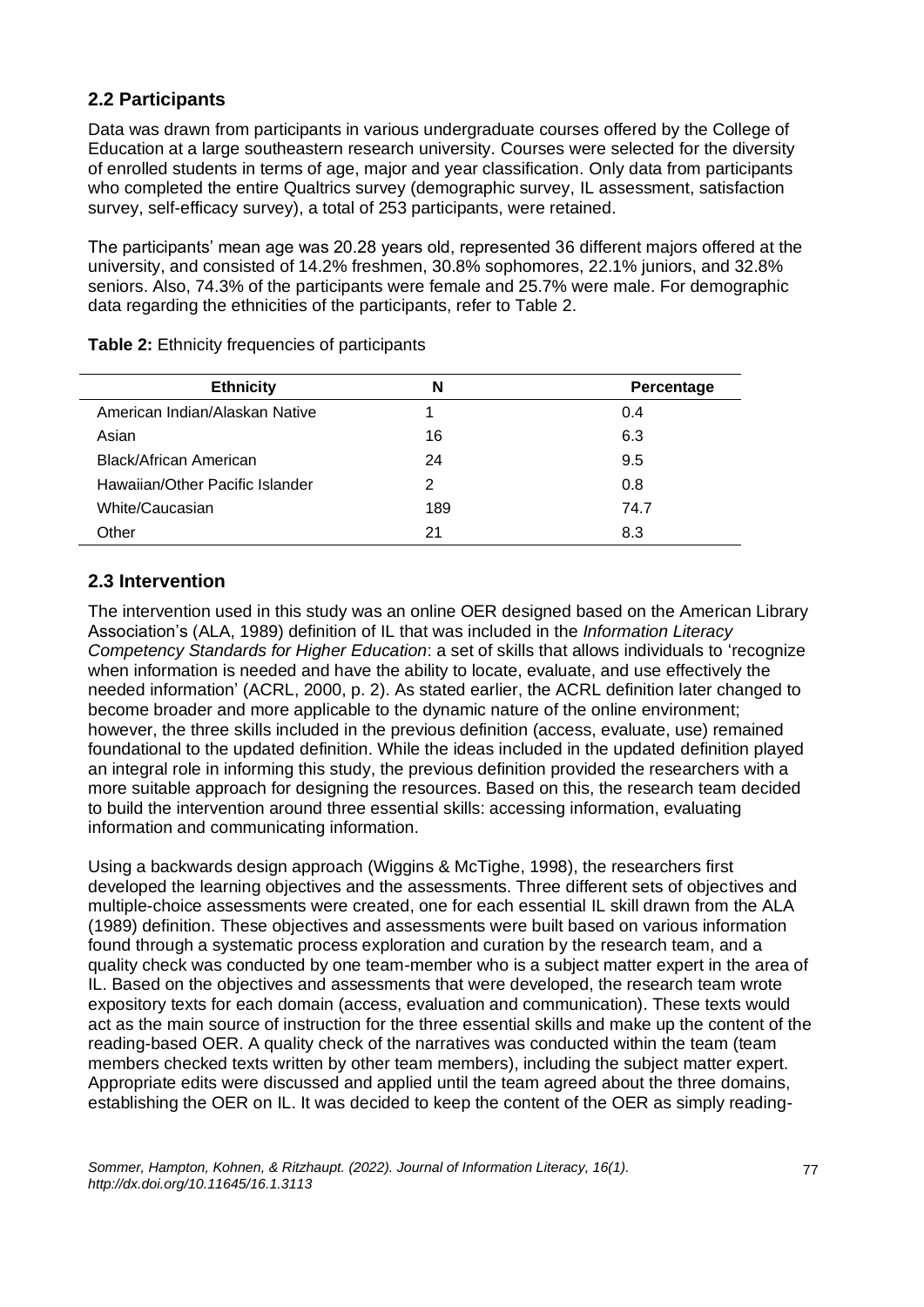based instruction to establish a baseline in which to then compare and evaluate the influence of the instructional elements of interest on the outcome variables.

Once the objectives, expository texts and assessments were developed, the research team created and added the instructional elements of interest. These instructional elements were included via various OER instructional elements, which can also be thought of as instructional scaffolds (Pierard et al., 2019). These included tooltip text (keyword glossary items highlighted with a definition displayed when a learner hovered over the word with their mouse), embedded practice questions (relevant questions placed in deliberate locations in the instruction to let the learner test their understanding), learning objectives (these were already developed to begin each of the three domains of instruction) and review summaries (a bulleted list of essential takeaways presented at the end of each page of instruction). A WordPress instance was created to house the instruction, with various plugins used for the instructional elements. The four instructional elements integrated into the e-book are visualised in Figure 2: tooltip text, embedded practice questions, learning objectives and review summaries. Six different forms of the website were carefully developed for the six different conditions in the study.

### **Figure 2:** Visualizations of the instructional elements integrated into the OER

#### **Objectives**

At the end of this section, you will be able to:

- Judge when and how an author's words should be cited, including paraphrasing and ethical concerns, such as author background and date of publication
- · Differentiate between elements of a bibliography/citation, including author name, title, journal name, date, and DOI (digital object identifier)
- Assess the ethical concerns of posting/re-posting on social media, including Facebook, Twitter, and other social media networks
- Describe the ethical issues present in regard to your online digital identity and/or social media presence

#### **Summary**

- Professional organization and communities have developed technical guidelines to assist individuals in the dissemination of information.
- A reference to a book, journal article, or dissertation typically includes the author(s) last name, the year of the publication, the title of the publication, and other relevant details, such as the journal name or book publisher.
- A direct quotation to an author's idea typically requires an individual to report the exact words within quotation marks, author details including last name and year of publication, and the page numbers from the source.
- Paraphrasing is the representation of an author's ideas in your own words.
- Choosing when to use quotes versus paraphrases is a design decision that an author must make when attributing credit to an original source.
- A digital footprint refers to information made available online and traceable to an individual's username.
- The reputation an individual develops by posting information online is often referred to as their digital identity or social media presence.
- The information an individual posts to a social media tool can result in a permanent digital footprint.

# TEST YOURSELF - COMMUNICATE PRACTICE<br>QUESTION 1

Which of the following references is a properly formatted APA journal article entry?

Shute, V. I. (2008). Focus on formative feedback. Review of educational research, 78(1), 153-189.

● Shute, Valerie J. "Focus on formative feedback." Review of educational research 78.1 (2008): 153-189.

● Shute, Valerie L "Focus on formative feedback." Review of educational research 78, no. 1 (2008): 153-189.

© None of the above.

**FINISH QUIZ** 

#### **Communication is Essential**

Effective communication is an essential skill and increasingly important in the 21st century with the advent of information and communication technologies  $f(\mathcal{C}_T^n)$  like social media. Participants of<br>the information economy an economy with an increased emphasis on inform<br>caution and convention where encounts the origination technology industry. platforms, such as LinkedIn, Twitter, or Facebook. Once your information is digitally and publically shared across networks and hardware devices (e.g., on the Internet or in the cloud), it may result in a permanent digital footprint connected to your digital identity. For example, the infamous Wayback Machine (https://archive.org/web/) is a digital archive of information on the Internet, and stores public information from the World Wide Web organized by date for future reference for anyone to review. This information can be potentially used by external entities like institutions of higher education or employers to make judgements about your character, leading to unintended consequences like declined admissions decisions or termination of employment. Knowing when and how to communicate information in the 21st century is a complex issue sometimes referred to as information literacy.

The final product of the intervention was accessed as an external link in the Qualtrics survey used for data collection. Participants would first respond to the demographic survey and after be randomly assigned to one of the six WordPress instances. From there, they would navigate through an introduction home page with instructions on how to use each instructional element, an Access page, an Evaluate page and a Communicate page. The instructional reading usually

*Sommer, Hampton, Kohnen, & Ritzhaupt. (2022). Journal of Information Literacy, 16(1). http://dx.doi.org/10.11645/16.1.3113*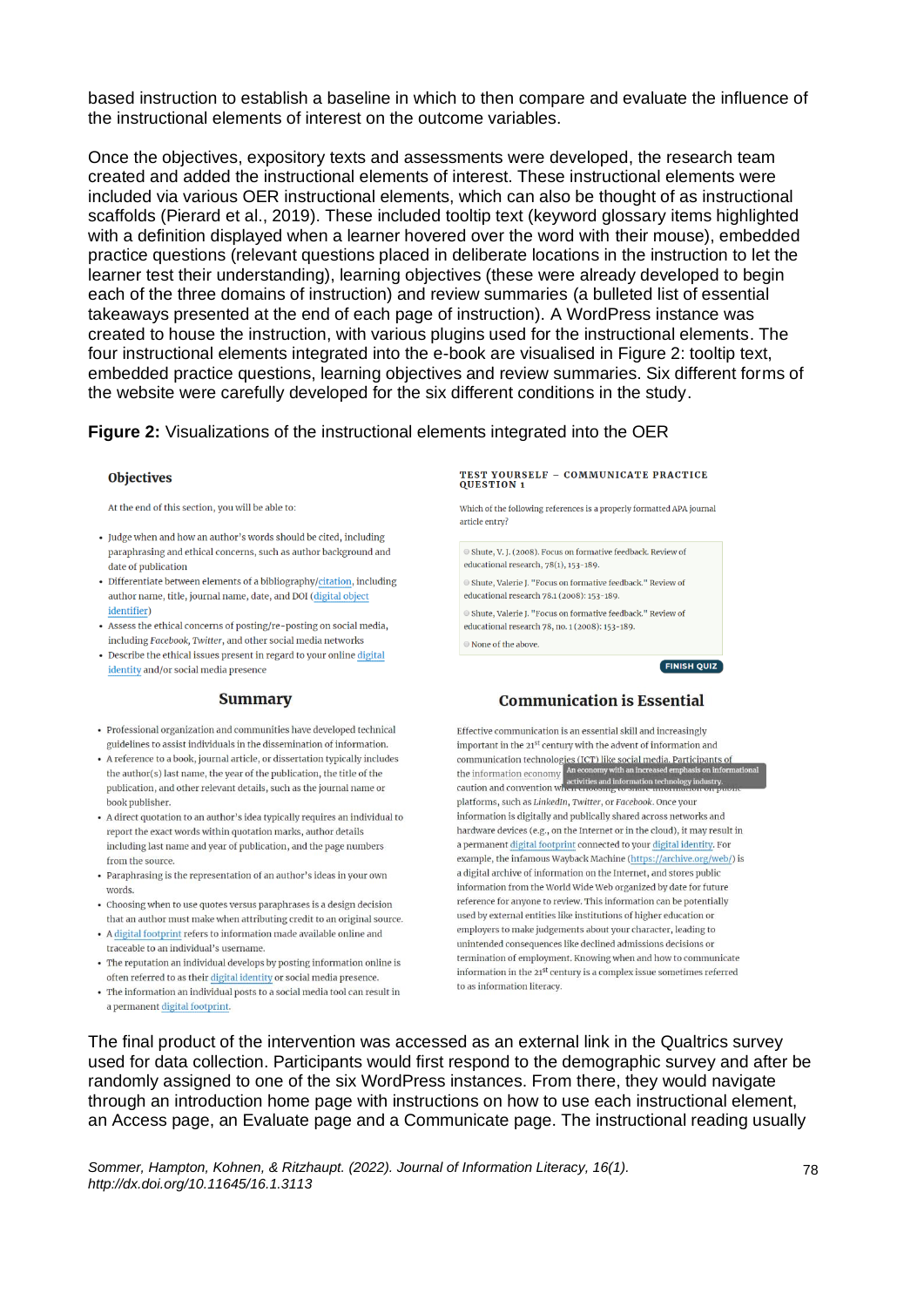took around 30 minutes to complete. After, the final webpage asked participants to close the WordPress site and continue in the Qualtrics survey, which would administer the Information Literacy Assessment (ILA), Learner Satisfaction Survey (LSS), and the Information Literacy Self-Efficacy Scale (ILSES). The full intervention with all instructional elements included amounted to more than 8,000 words of text with a Flesch-Kincaid Grade Level of 12.6.

# **2.4 Instruments**

### **2.4.1 Demographic survey**

This survey collected sex, major, year classification, ethnicity and age. It was used to learn more about our sample and the population it represents.

### **2.4.2 Information literacy assessment (access, evaluate, communicate)**

This was a multiple-choice test with *N* = 36 items (Access *n* = 12, Evaluate *n* = 15, Communicate *n* = 9) designed to assess various levels of IL learning (Anderson & Krathwohl, 2001; Bloom & Krathwohl, 1956). Based on the updated Bloom's taxonomy (Anderson & Krathwohl, 2001), items ranged from the Remembering level ('Paraphrasing is the act of

\_\_\_\_\_\_\_.') to the Evaluating level ('Look at the screenshot below. How would you evaluate the information from this source?'). The assessment was designed by the research team based on the three constructs extracted from the ALA's (1989) definition of IL (ACRL, 2000).

Team members conducted their own exploration of IL principles in order to develop the questions in alignment with the narrative on each topic. After multiple rounds of quality checks among the research team, the assessment was piloted on a group of 14 undergraduate learners from the same population as the study's sample. Based on item difficulty and item discrimination results (Crocker & Algina, 1986) from the piloted assessment, the research team refined items to ensure their validity. Internal consistency reliability for the sample's scores 36 item final version of the ILA was measured as KR-20 = .792.

# **2.4.3 Learner satisfaction survey**

The LSS measured participants' affective feelings about the instruction. Participants were instructed to 'Please select the position on the scales below that best describes your impression of the instruction', followed by nine items that presented two opposite viewpoints about the instruction with a five-point Likert-type scale (such as 'Annoying-Pleasing', 'Unsupportive-Supportive'). This survey was validated in a previous study (Ritzhaupt, 2019), and Cronbach's alpha for the sample's scores was measured as  $\alpha$  = .923.

### **2.4.4 Information literacy self-efficacy scale**

This survey measured self-efficacy for IL. It is a 28-item scale developed and validated by Kurbanoglu, Akkoyunlu and Umay (2006) with the initial stem 'I feel confident and competent to', followed by various statements pertaining to abilities regarding IL such as 'Synthesize newly gathered information with previous information'. Participants responded on a seven-point Likerttype scale. Cronbach's alpha for the sample's scores on this survey was measured as α = .973.

# **2.5 Procedures**

Once the intervention was fully designed and developed and the instruments were prepared in the Qualtrics survey, a team member contacted various instructors of different courses in the College of Education to see if data collection during course meeting times would be possible. Four different courses agreed to permit data collection in the Fall 2019 and Spring 2020 semesters, with a total of sixteen sections (individual groups of students within these courses) participating in the study. A script was developed so that individual differences among members of the research team would not be a factor during data collection. Two members of the research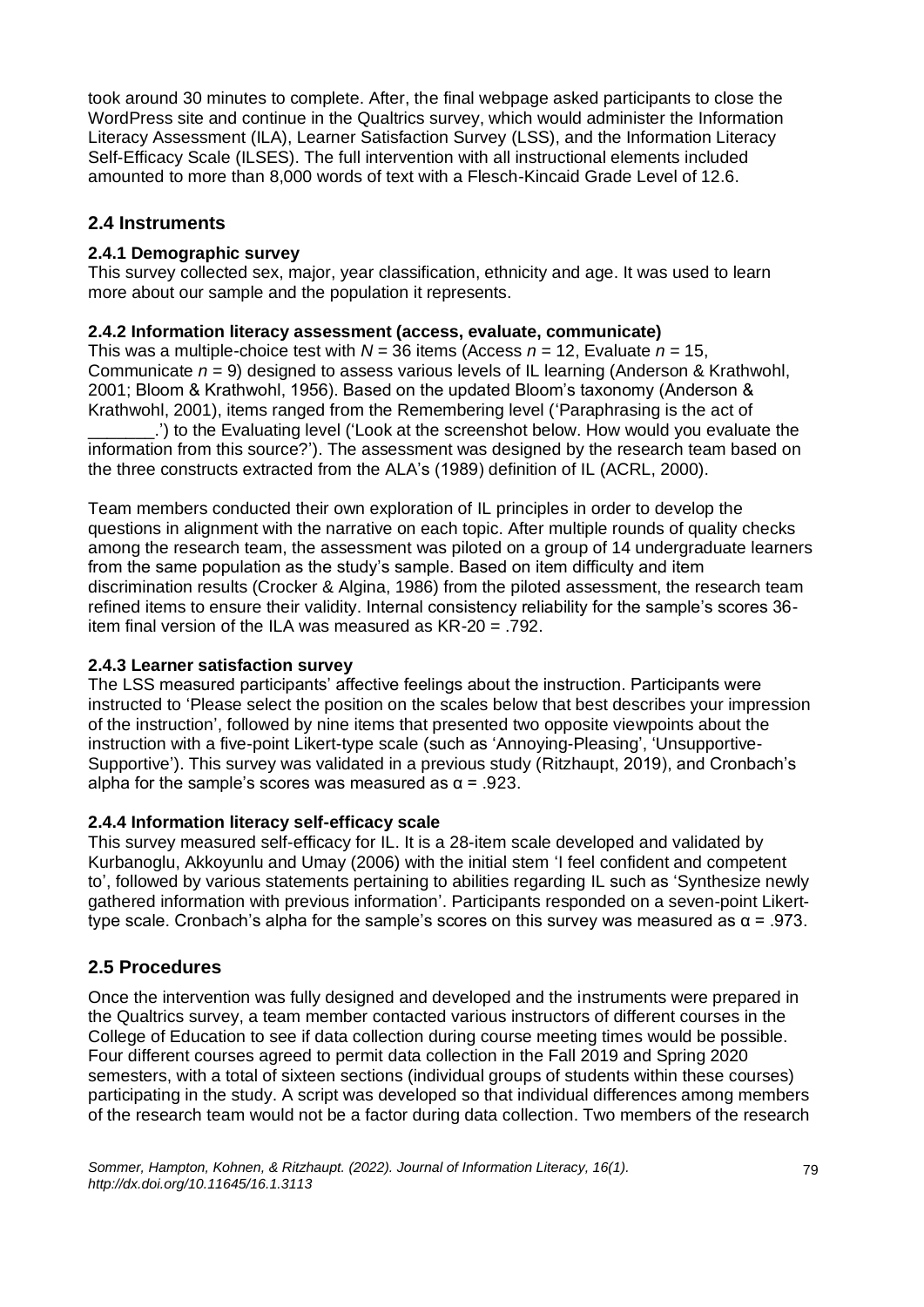team taught courses in which data was collected; for these situations, a different member of the research team would collect data from those classes to avoid a conflict of interest. Instructors had the option of providing extra credit in their course to their students for participating in the study.

The script had the research team members express the details and purpose of the study in a straightforward manner, mention that participating is voluntary and optional, and give the participants the web address to access the informed consent form, which was Qualtrics survey. The Qualtrics survey research was designed for participants to be able to navigate in the online environment without any other instruction. Participants were instructed through the Qualtrics survey to complete the demographic survey, open the external link to take part in the intervention (reading the instruction), close the link to the readings, complete the ILA, complete the LSS and complete the ILSES. Team members administering data collection simply kept track of time for the participants and were available for any questions that participants had. Team members collecting data also had the task of making sure participants closed the reading (presented as an external link in the Qualtrics survey that took participants to the WordPress website) prior to completing the ILA in the Qualtrics survey. Data collection typically took around 50 minutes for participants to complete.

# **2.6 Data analysis**

Descriptive statistics were computed for the outcome variables (performance on Access, Evaluate and Communicate) constructs of the ILA, performance on the ILA as a whole, responses on the LSS and responses on the ILSES within each condition. Along with this, a one-way Analysis of Variance (ANOVA) was run to test for group differences among the conditions based on the scores of the outcome variables (Keith, 2014). The assumptions of ANOVA were assessed prior to use of the statistical method, including normality, homogeneity of the variance and independence of observation. The researchers also used Levine's Test for Equality of Variances to test if homogeneity of variance was equal across groups (Brown & Forsythe, 1974). Finally, Pearson correlation coefficients were computed across the dependent measures of interest to illustrate the relationships among the measures.

# **3. Results**

The descriptive statistics for the ILA achievement, LSS, and ILSES are shown in Tables  $3 - 5$ . As can be quickly gleaned, the mean scores across the six conditions did not vary widely for any of the observed measures. There were no severe departures from normality for any of these measures, and the independence of observation was achieved using the random assignment procedures carefully described in the procedures section. The homogeneity of variance assumption was checked with the Levene's test for each measure, and none suggested this assumption was violated. Thus, the data appeared to be well-suited for ANOVA.

# **3.1 IL achievement**

The assumption of homogeneity was met for the ILA, indicated by Levene's Test of Equality of Error Variances at *F*(5,247) = 1.090, p = .367. Differences in scores on the ILA between conditions was not significant at *F*(5,247) = 1.154, p = .332. There were no significant differences in scores between conditions for any of the constructs within the assessment (Access, Evaluate, Communicate) at *F*(5,247) = 1.633, p = .152, *F*(5,247) = .801, p = .550, *F*(5,247) = 1.026, p = .403, respectively. For one-way ANOVA results and descriptive statistics for the full assessment and its three constructs, refer to Table 3. As the results were not statistically significant, the use of a post-hoc procedure was not employed.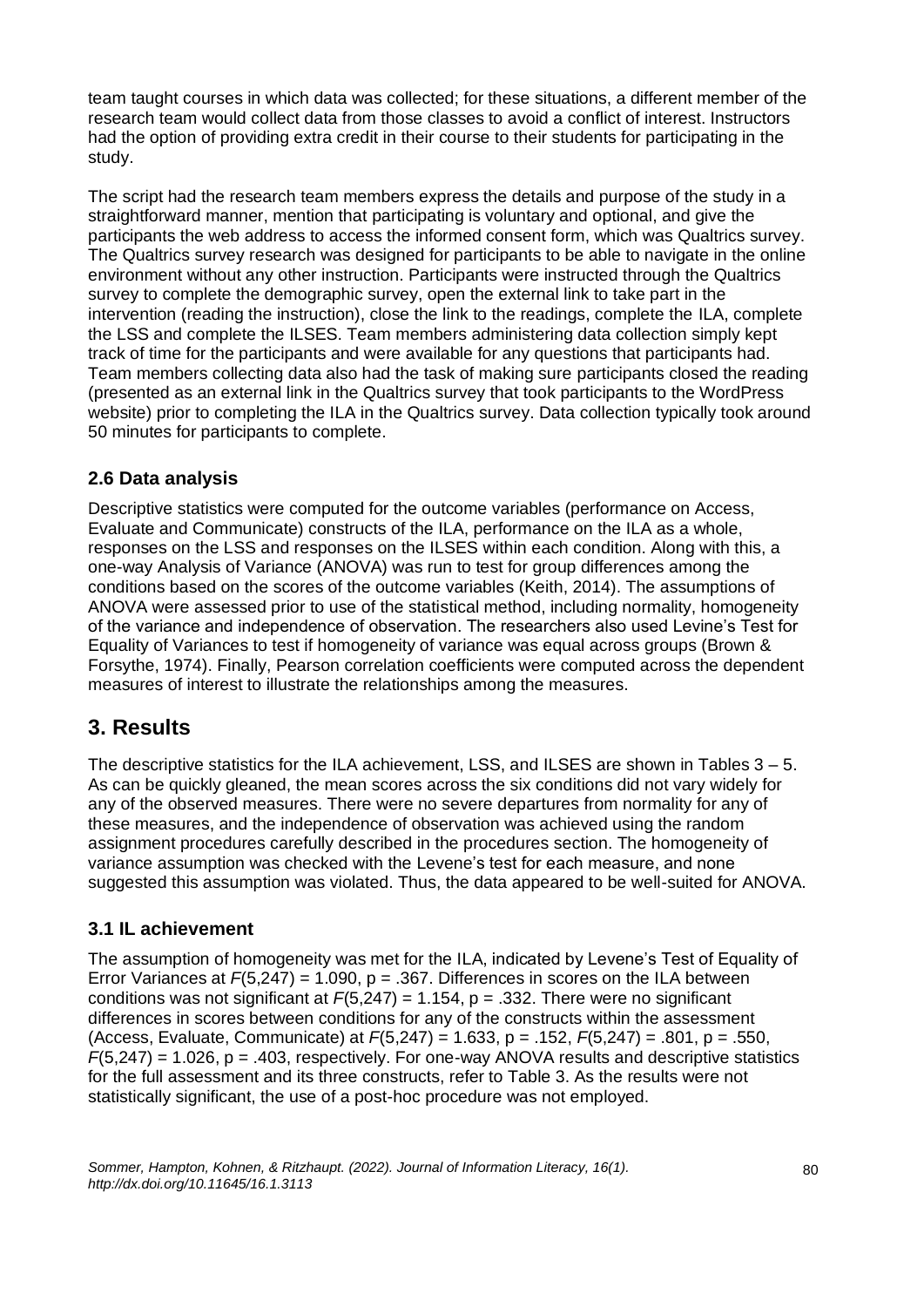|                  |             | Total |           | <b>Access</b> |           | <b>Evaluate</b> |           | Communicate |           |
|------------------|-------------|-------|-----------|---------------|-----------|-----------------|-----------|-------------|-----------|
| <b>Condition</b> | $\mathbf n$ | M     | <b>SD</b> | M             | <b>SD</b> | M               | <b>SD</b> | M           | <b>SD</b> |
| No tooltip text  | 44          | 19.98 | 6.48      | 7.00          | 2.35      | 8.30            | 3.42      | 4.68        | 1.62      |
| No practice      | 39          | 21.59 | 5.19      | 7.82          | 1.85      | 9.03            | 3.12      | 4.74        | 1.27      |
| No objectives    | 41          | 20.93 | 6.16      | 7.29          | 2.44      | 8.66            | 2.99      | 4.98        | 1.70      |
| No summary       | 42          | 19.69 | 5.47      | 7.14          | 2.15      | 8.07            | 3.23      | 4.48        | 1.49      |
| Lean             | 44          | 21.95 | 5.36      | 8.09          | 2.30      | 8.84            | 3.18      | 5.02        | 1.44      |
| Full             | 43          | 21.56 | 5.09      | 7.26          | 1.90      | 9.21            | 2.96      | 5.09        | 1.60      |
| Total            | 253         | 20.94 | 5.66      | 7.43          | 2.19      | 8.68            | 3.15      | 4.83        | 1.53      |

**Table 3:** Descriptive statistics for the ILA

### **3.2 Learner satisfaction**

The assumption of homogeneity was met for the LSS, indicated by Levene's Test of Equality of Error Variances at  $F(5,247) = 1.075$ ,  $p = .375$ . Differences in scores on the LSS between conditions was not significant at *F*(5,247) = .319, p = .901. For one-way ANOVA results and descriptive statistics for the LSS, refer to Table 4. As the results were not statistically significant, the use of a post-hoc procedure was not employed.

| <b>Condition</b> | n   | М    | SD   |
|------------------|-----|------|------|
| No tooltip text  | 44  | 3.77 | 0.80 |
| No practice      | 39  | 3.72 | 0.67 |
| No objectives    | 41  | 3.88 | 0.73 |
| No summary       | 42  | 3.80 | 0.70 |
| Lean             | 44  | 3.81 | 0.81 |
| Full             | 43  | 3.70 | 0.71 |
| Total            | 253 | 3.78 | 0.74 |
|                  |     |      |      |

**Table 4:** Descriptive statistics for the LSS

# **3.3 IL self-efficacy**

The assumption of homogeneity was met for the ILSES indicated by Levene's Test of Equality of Error Variances at *F*(5,247) = .528, p = .755. Differences in scores on the ILSES between conditions was not significant at *F*(5,247) = .780, p = .565. For one-way ANOVA results and descriptive statistics for the ILSES, refer to Table 5. As the results were not statistically significant, the use of a post-hoc procedure was not employed.

| <b>Condition</b> | n   | М    | <b>SD</b> |
|------------------|-----|------|-----------|
| No tooltip text  | 44  | 5.22 | 1.07      |
| No practice      | 39  | 5.39 | 0.94      |
| No objectives    | 41  | 5.11 | 1.00      |
| No summary       | 42  | 5.11 | 1.05      |
| Lean             | 44  | 5.45 | 1.07      |
| Full             | 43  | 5.31 | 1.05      |
| Total            | 253 | 5.27 | 1.03      |

*Sommer, Hampton, Kohnen, & Ritzhaupt. (2022). Journal of Information Literacy, 16(1). http://dx.doi.org/10.11645/16.1.3113*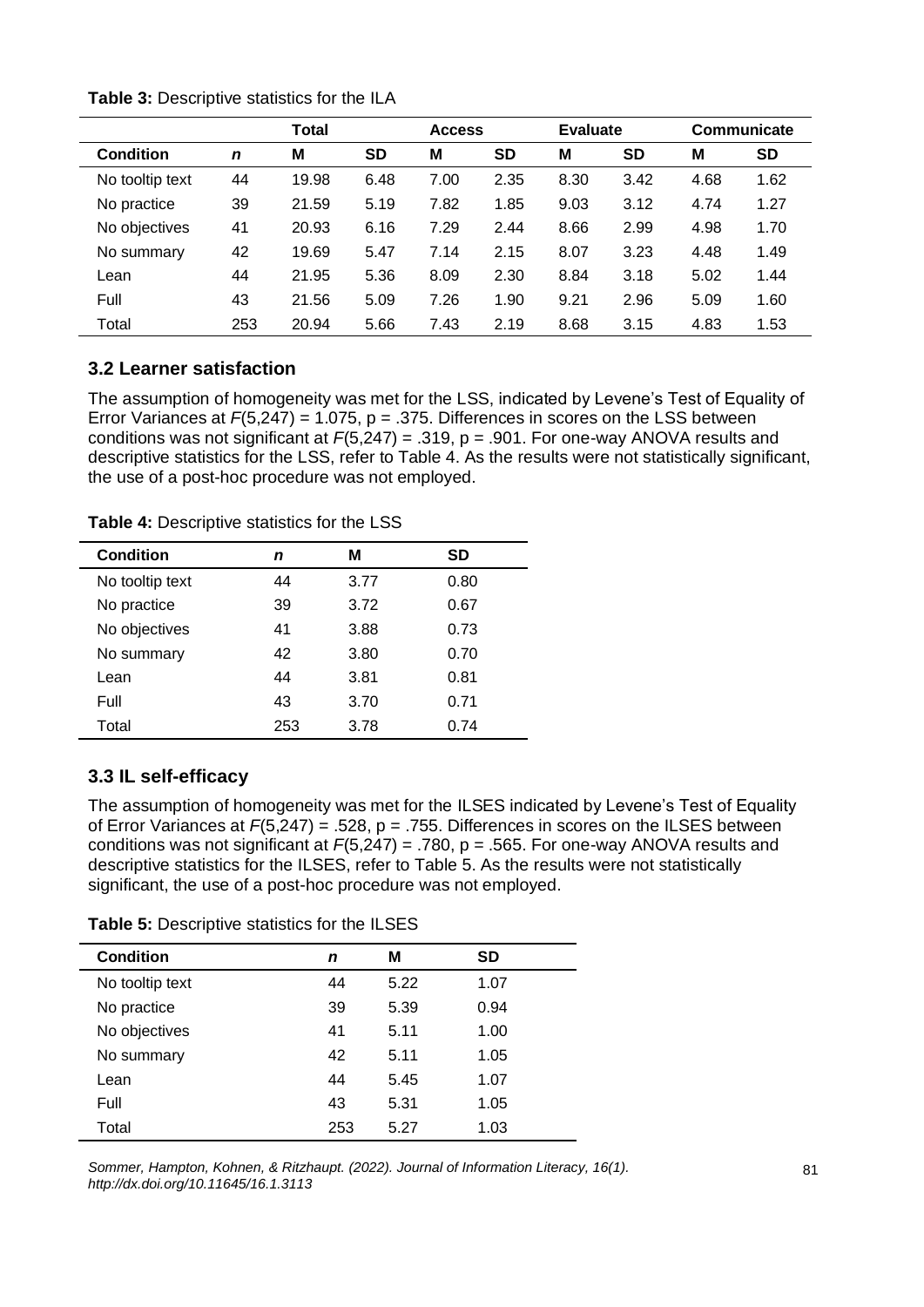### **3.4 Correlations among measures**

Table 6 shows the Pearson correlation coefficients among the dependent measures in the study. Scores from the ILA achievement and the ILSES scores showed a moderate, positive correlation at *r* = 0.334 (*p* < .01). The highest correlation detected was between the ILSES and the LSS with a moderate, positive relationship at  $r = 0.392$  ( $p < .01$ ). The association detected between the learner achievement and learner satisfaction scores resulted a small, positive correction at *r* = 0.155 (*p* = .014).

| <b>Measure</b> | <b>Satisfaction</b>                                           | Self-<br>efficacy | <b>Achievement</b> |
|----------------|---------------------------------------------------------------|-------------------|--------------------|
| Satisfaction   |                                                               |                   |                    |
| Self-efficacy  | $.392**$                                                      |                   |                    |
| Achievement    | .155 <sup>°</sup>                                             | .334**            |                    |
|                | $*$ pianificant of $\Omega$ E, $**$ pianificant of $\Omega$ 1 |                   |                    |

**Table 6:** Correlations among dependent measures

\*significant at .05; \*\*significant at .01

# **4. Discussion**

Prior to interpreting these findings, we believe it is important to highlight the overall limitations and delimitations of the present study. First, this study was conducted in a controlled laboratory setting with students enrolled in education courses in a public research university in the southeastern United States. Caution should be observed in generalising these findings to all types of learners (e.g., K-12) and to other more ecologically valid settings (such as completing an assignment for a course) in which the learners have different motivations to complete the task. Our participants were not necessarily highly motivated to complete the study since there were no incentives for participating. Since we have strong evidence of the relationship among metacognition and motivational constructs, it is likely this limitation shaped the results of our study (Valencia-Vallejo et al., 2019). While we used established and systematic instructional design procedures (backwards design) to create the OER, this data collection was limited to our first pilot OER participants. Thus, it is possible that revisions and further refinements would have resulted in more robust learning resources.

Regarding the learning resources, this was a reading based OER in which the baseline form of the instruction was simply the three narratives for accessing, evaluating and communicating information. Aside from these narratives, the instruction did not include application tasks or other aspects of instruction (such as multimedia resources) that could have contributed to a more robust instructional experience. This intervention should be considered an instructional resource to help gain important insights regarding the instructional elements of interest in the context of an OER on IL, as opposed to comprehensive learning materials on the topic of IL. Finally, while the ILA was pilot tested with a small group of students prior to the study and the internal consistency reliability coefficient was above the social science standard, we acknowledge that this assessment was a homegrown assessment and not a standardised measure with strong validity evidence. In light of these things, we do believe we have some worthwhile findings to discuss.

Although the study findings showed no significant differences across all dependent measures, the descriptive statistics do provide some notable discoveries. The ILA test was dichotomously scored out of a total of 36 multiple choice items. The average score across all participants was *M* = 20.94 (*SD* = 5.66), suggesting that learners had scored an accuracy of 58%, which is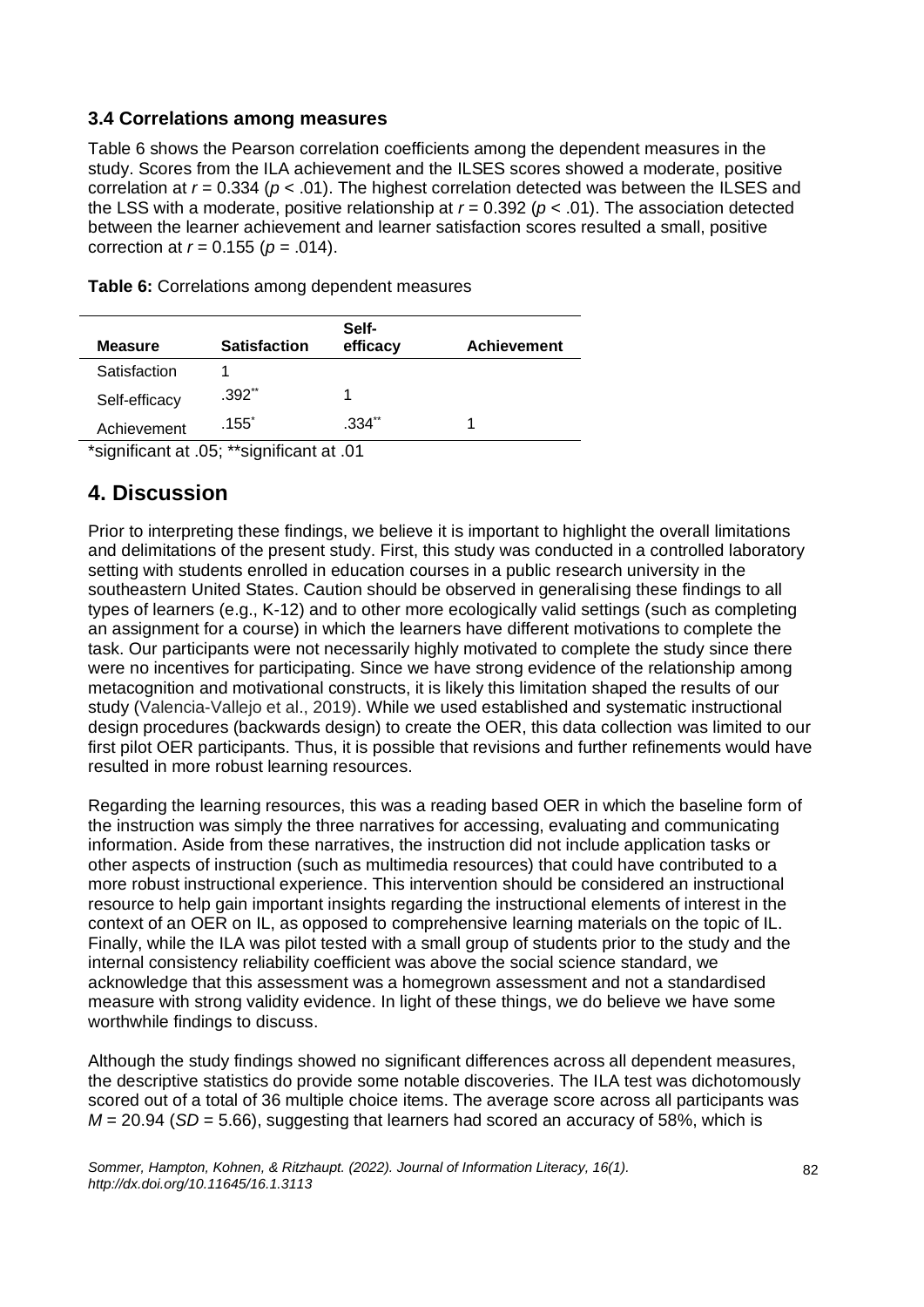substantially higher than the possibility of guessing (25%) on the four distractor multiple choice items. Though we did not employ a pre-test in the procedures to control for prior knowledge (controlled by the use of random assignment), these findings do suggest the OER had an influence on the participants learning outcomes. This suggests that the target population – undergraduate students in higher education – were able to learn IL knowledge and skills in an online OER. This finding lends credence to our approach to instruct IL knowledge and skills in an ecosystem in which they will use these knowledge and skills: the online environments (Allen, 2008), and aligns with overachieving goal of enhancing students' IL knowledge and skills.

When dissecting the participants' achievement across the domains of access, evaluation and communicate, we also observe that the participants scored highest in the area of access (approximately 62%) as opposed to evaluate at approximately 58% and communicate at approximately 54%. This finding suggests students in higher education are more comfortable with accessing information online, which includes tasks like performing searches using both search engines and research databases while discriminating between sources of information (e.g., scholarly research versus a blog). While the scores from the access sub-construct still leave room for improvement, it is worthwhile to know the students in higher education appear to be stronger in this area. Conversely, the scores from the evaluate and communicate domains were lower than that of the access domain. We know from prior research that evaluating information discovered online is increasingly challenging (Wineburg & McGrew, 2018). This is due to various factors, such as the presence of "cloaked websites" (Daniels, 2009, p. 660), algorithms and their influence on creating filter bubbles (Bastick, 2021), common misinformation techniques such as using emotional language (Basol et al., 2020) and a growing post-truth sentiment (Lewandowsky et al., 2017). Being able to evaluate information online requires knowledge and skills to discriminate between facts and opinions, including things like author bias, misleading information and factual information. Communicate, with the lowest overall score, is especially important with the advent of social media tools and their common use among undergraduate students. The communication domain addressed issues of digital footprints and identity in relation to sharing information online, how that information should be presented, and how control of such information is indeterminate once placed on the Internet.

Unfortunately, we were unable to pinpoint which instructional elements should be integrated into an OER on the topic of IL since the differences across our six conditions did not result in any discernable results across our three dependent measures of interest: achievement, learner satisfaction and IL self-efficacy. Our use of tooltip text, embedded practice, learning objectives and summaries are not entirely new innovations in the research literature. In fact, the use of learning objectives in creating different environments has been examined and refined in literature dating back to the 1960s (Mager, 1962). It is believed that stating learning objectives at the beginning of instruction will assist the learner in structuring their own learning experience (Ausbel, 1968) and enhance the forethought phase of self-regulation. Likewise, the use of summaries to influences learning outcomes has been thoroughly examined and is intended to help the learners focus on the salient information in an instructional text (Hartley & Davies, 1976), while providing a self-evaluative cycle on their mastery of the learning outcomes.

Meanwhile, the advent of tooltip text (sometimes referred to as leads) to show definitions of key terms and embedded practice questions with feedback are newer innovations that emerged and evolved with information and communication technology used for delivery (Antonenko & Niederhauser, 2010). While embedded practice has evolved with technology-enhanced learning solutions (including educational games), the principle of practice can be traced to effective instructional events based on theories of human learning (Gagne, 1985). Practice with feedback has been shown to have statistically significant effects on learning outcomes (Hannafin, 1987). Tooltip text (or leads) of the definitions of key vocabulary terms can serve as an advanced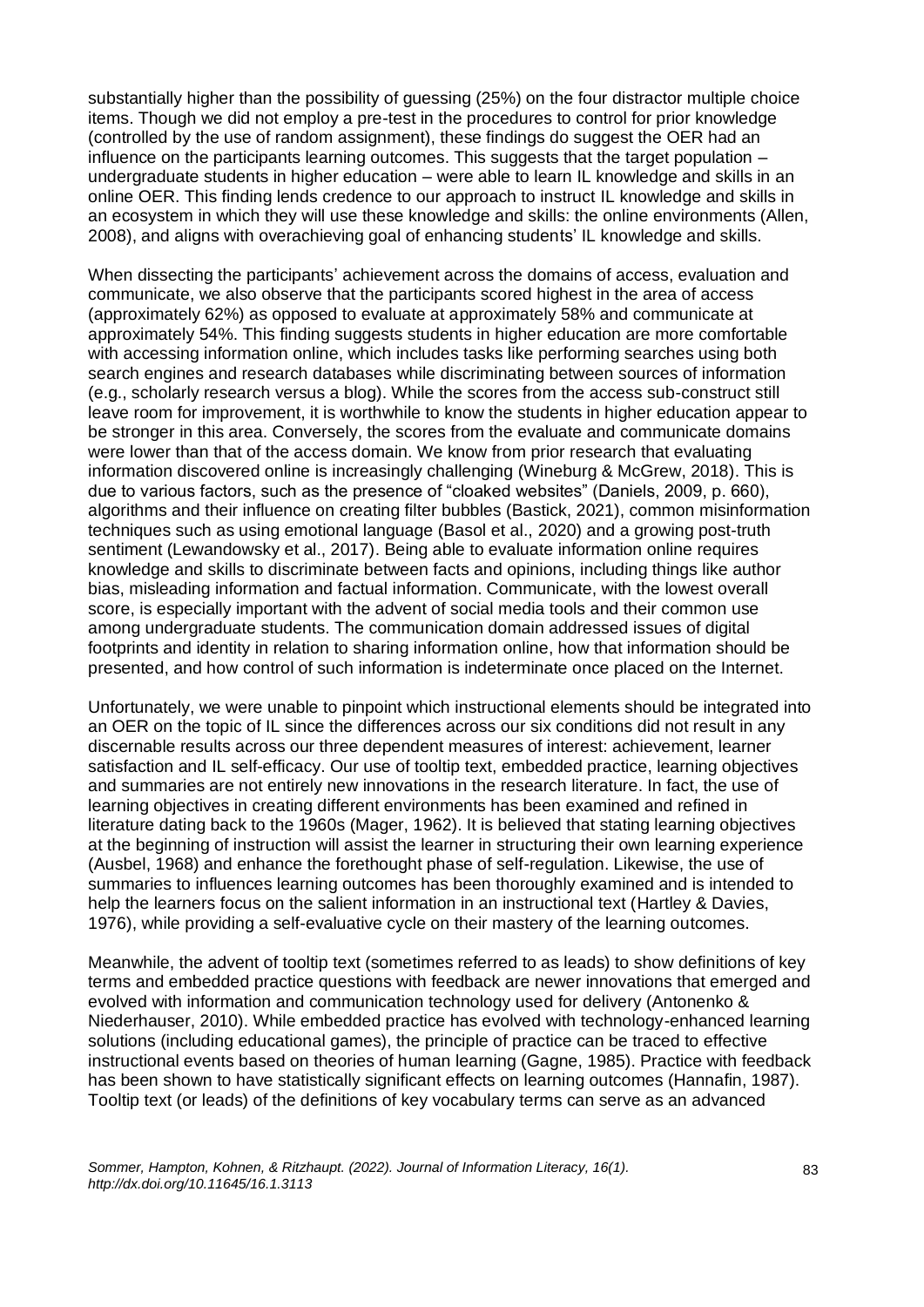organiser in which the tooltip text can orient and prepare the reader for information presented in the expository form (Antonenko, & Niederhauser, 2010).

The fact that none of these instructional elements employed displayed a significant impact on the outcome measures (nor the full version of the online OER with all instructional elements integrated) raises some important questions for future research on the application of instructional elements to online OERs. OERs are believed to offer several instructional and technological affordances unavailable in print books and other traditional forms of learning (Fenwick et al., 2013). While instructional elements like learning objectives and review summaries are commonly integrated into regularly used print textbooks, the use of embedded questions with immediate feedback and the use of tooltip text to provide definitions of key terms are technological affordances not readily available in print textbooks. This research raises the question of which instructional elements are essential for the creation of OERs, particularly when the content of the resource is built and delivered online in the ecosystem in which the students will later practice their learning. While we achieved a sufficient sample size for our research objective, we do not believe these findings are conclusive on the application of these instructional elements integrated into OER solutions. We are calling for more research on innovative instructional elements that can be seamlessly integrated into an OER configurations online, including such affordances like text-to-speech, highlighting and annotating, graphics and animations, gamification strategies and searching utilities to name a few. The approach taken in the present study is a sound methodological approach to isolate the effects of the individual instructional elements. More rigorous empirical research is necessary, and like a lot of empirical research, this study has generated more questions than answers.

Notably, it would appear that the participants were generally satisfied with the learning experience as evidenced by the overall LSS score at  $M = 3.78$  ( $SD = 0.74$ ). As a reminder, the LSS employed is on a five-point semantic differential scale (Ritzhaupt, 2019). The participants' satisfaction with the learning materials suggests that the instructional solution did not result in an unpleasant or difficult learning experience. This is important since teaching IL knowledge and skills in an OER takes place in a similar ecosystem (the online environment) in which they will apply their learning to real-world source materials. Also notable, the students had overall high levels of IL self-efficacy, which suggests the learners believe they can apply the knowledge and skills to making informed decisions about the access, evaluation and communication of online resources in the digital environment. While their performance on the ILA left room for improvement, the participants generally believed they could make many decisions surrounding IL. The gap between their actual IL learning achievement and their self-efficacy is an area worthy of future research. Our results from the correlation analyses show a moderate, positive relationship between achievement and self-efficacy. Although this relationship is statistically significant, we would have anticipated a strong relationship between these two constructs as prior research has shown more robust relationships in other disciplines (Ayotola, & Adedeji, 2009). However, some findings on information and communication technology literacy achievement and self-efficacy also show the small to moderate relationship (Rohatgi et al., 2016). Again, we believe these findings are a call for more research on this relationship to address a gap.

We hope this article will encourage more researchers to carefully design, develop and explore the established and innovative instructional elements that are natural affordances to online OERs. In the present study, we attempted to use an OER as a natural and ecologically valid space for undergraduate students to learn and practice IL knowledge and skills, while addressing the larger concern of self-regulated learning. It was also an attractive tool because it can be implemented in instruction without any training from possible educators, or major time and effort investments among the undergraduate students. Though our findings did not produce significant differences across our treatment conditions, we believe the research has provided

*Sommer, Hampton, Kohnen, & Ritzhaupt. (2022). Journal of Information Literacy, 16(1). http://dx.doi.org/10.11645/16.1.3113*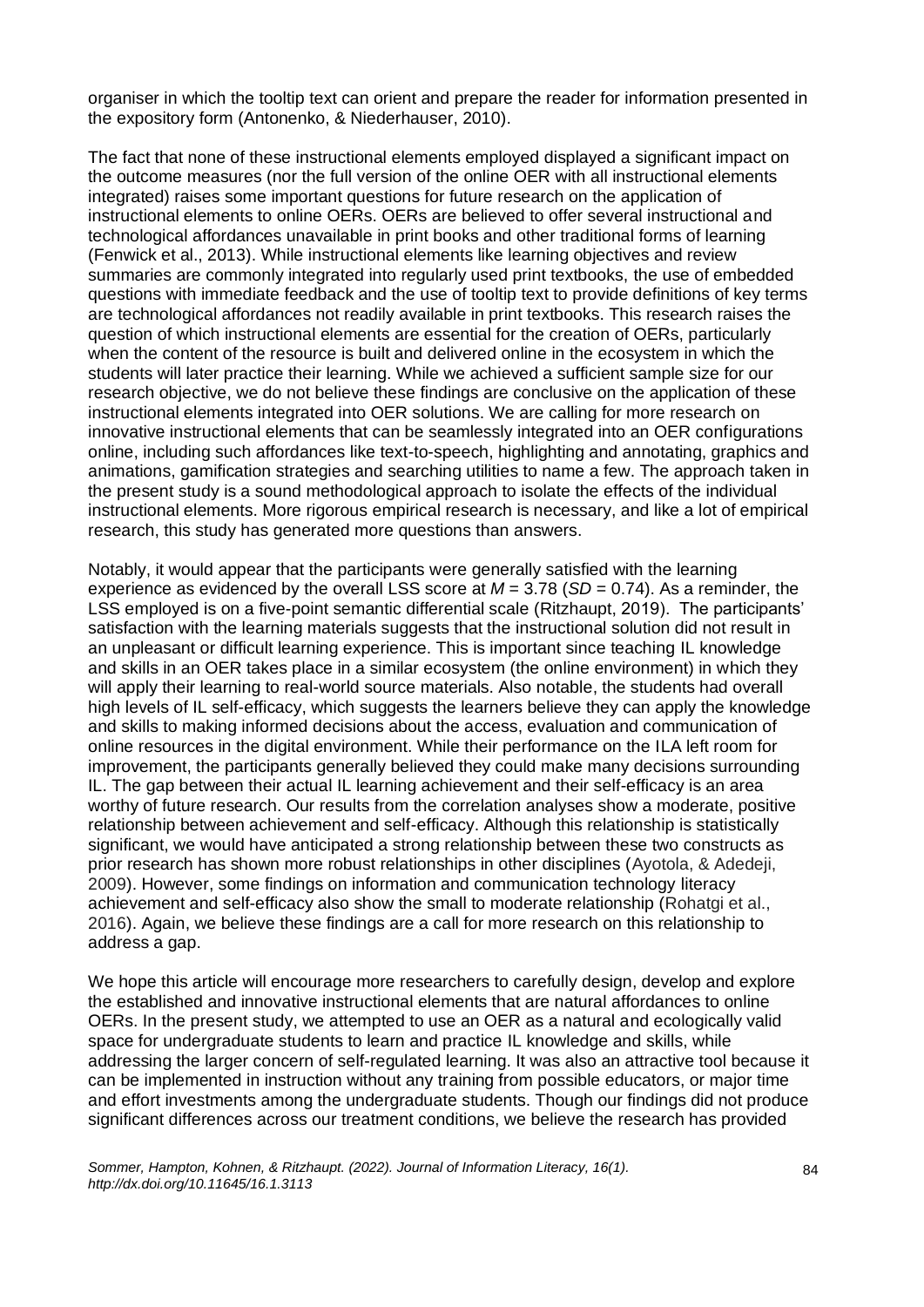some insightful findings and useful avenues for future research in the domain of IL and the affordances provided by OER in the 21st century. Our hope is that this article is a call to future researchers and educators to explore this emerging concept of OERs to areas that would most benefit from their application domain, such as IL.

# **4.1 Recommendations for future research and creating OERs in IL**

Though the presence or absence of the instructional elements under investigation in the present study did not appear to make a meaningful difference in the results, we remind our readers that the motivations of our sample may have clouded our results since this was a lab-controlled study. We believe it will become necessary for authors and developers of OER resources to employ a scientific approach to the choice of affordances integrated into these resources. Recent technological innovations (such as gamification) and testing procedures like A/B testing (Kohavi & Longbotham, 2016) can enable authors and developers to test a range of instructional elements in their OER implementations to discern which affordances offer the most contribution to student learning outcomes using the principles of the scientific method. Additionally, we recommend that future research on the efficacy of instructional elements in OERs includes a qualitative component to capture insights that may not be discovered through quantitative methods. For example, adding qualitative techniques such as interviews or focus groups to this study could have provided further nuanced insights regarding how these elements impacted learners and why meaningful differences between conditions were not found.

Authors and developers should push online OERs into new horizons by implementing novel instructional elements and blending design approaches into comprehensive products to ultimately reduce the cost of educational materials among students, provide more quality options for educators and lead to enhanced student learning outcomes across content domains. We believe that a socially relevant testbed for these new OER configurations is the domain of IL, as this skillset is needed across disciplines in  $21<sup>st</sup>$  century learning environments. Building effective online OERs to develop IL knowledge and skills is a natural progression that is in dire need of engagement from authors and developers in K-12 and higher education, since the students who will use these resources will transfer their knowledge and skills within the same ecosystems. The future exploration of OERs in the domain of IL is a fruitful and impactful area of research.

**Note:** At the time of carrying out the research the lead author, Max Sommer, was working as a PhD candidate in the School of Teaching and Learning, College of Education, University of Florida.

# **References**

Al Jamil, N., Shaikh, S., Munir, S., Malek, S., & Khan, A. (2019). [Development of e-learning in](https://dx.doi.org/10.3946%2Fkjme.2019.147)  [medical education: A student's perspective.](https://dx.doi.org/10.3946%2Fkjme.2019.147) *Korean Journal of Medical Education*, *31*(4), 371.

Al Mamun, M. A., Lawrie, G., & Wright, T. (2020). [Instructional design of scaffolded online](https://doi.org/10.1016/j.compedu.2019.103695)  [learning modules for self-directed and inquiry-based learning environments.](https://doi.org/10.1016/j.compedu.2019.103695) *Computers & Education*, *144*, e103695.

Allen, M. (2008). [Promoting critical thinking skills in online information literacy instruction using a](https://doi.org/10.1080/10691310802176780)  [constructivist approach.](https://doi.org/10.1080/10691310802176780) *College and Undergraduate Libraries*, *15*(1–2), 21–38.

American Library Association. (1989). *[Presidential committee on information literacy: Final](https://www.ala.org/acrl/publications/whitepapers/presidential)  [report.](https://www.ala.org/acrl/publications/whitepapers/presidential)* American Library Association.

*Sommer, Hampton, Kohnen, & Ritzhaupt. (2022). Journal of Information Literacy, 16(1). http://dx.doi.org/10.11645/16.1.3113*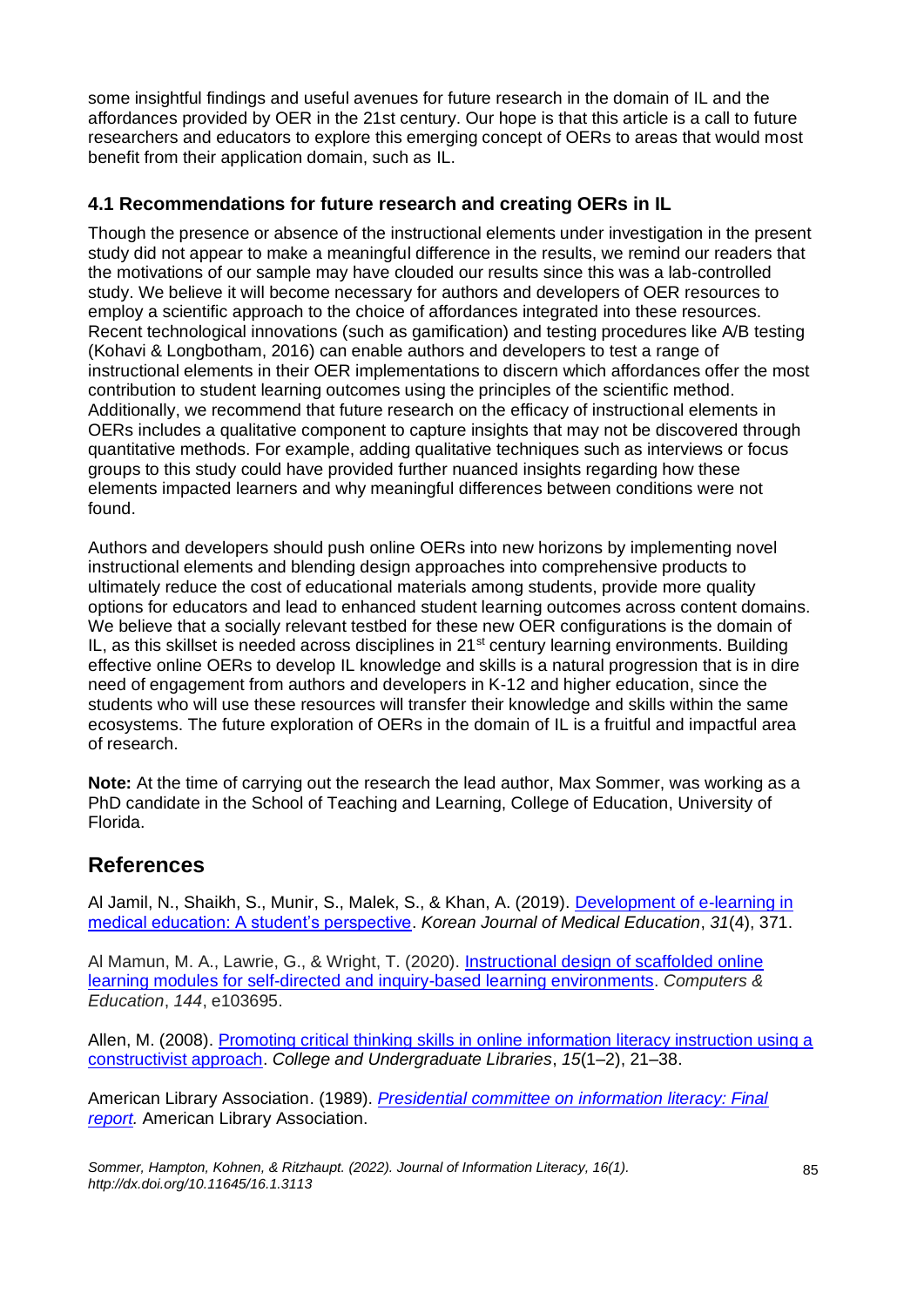Anderson, L. W., & Krathwohl, D. R. (Eds.) (2001) *A taxonomy for learning, teaching, and assessing: A revision of Bloom's taxonomy of educational objectives*. Pearson.

Anderson, S. A., & Mitchell, E. R. (2012). [Life after TILT: Building an interactive information](https://doi.org/10.1080/1533290X.2012.705106)  [literacy tutorial.](https://doi.org/10.1080/1533290X.2012.705106) *Journal of Library and Information Services in Distance Learning*, *6*(3–4), 147– 158.

Antonenko, P. D., & Niederhauser, D. S. (2010). [The influence of leads on cognitive load and](https://doi.org/10.1016/j.chb.2009.10.014)  [learning in a hypertext environment.](https://doi.org/10.1016/j.chb.2009.10.014) *Computers in Human Behavior, 26*(2), 140–150.

Association of College and Research Libraries. (2000). *[Information literacy competency](https://alair.ala.org/bitstream/handle/11213/7668/ACRL%20Information%20Literacy%20Competency%20Standards%20for%20Higher%20Education.pdf?sequence=1&isAllowed=y)  [standards for higher education](https://alair.ala.org/bitstream/handle/11213/7668/ACRL%20Information%20Literacy%20Competency%20Standards%20for%20Higher%20Education.pdf?sequence=1&isAllowed=y)*. Association of College and Research Libraries.

Association of College and Research Libraries. (2015). [Framework for information literacy for](http://www.ala.org/acrl/sites/ala.org.acrl/files/content/issues/infolit/Framework_ILHE.pdf)  [higher education.](http://www.ala.org/acrl/sites/ala.org.acrl/files/content/issues/infolit/Framework_ILHE.pdf) Association of College and Research Libraries.

Ausubel, D.P. (1968). *Educational psychology: A cognitive view*. Holt, Rinehart, and Winston.

Ayotola, A., & Adedeji, T. (2009). [The relationship between mathematics self-efficacy and](https://doi.org/10.1016/j.sbspro.2009.01.169)  [achievement in mathematics.](https://doi.org/10.1016/j.sbspro.2009.01.169) *Procedia-Social and Behavioral Sciences*, *1*(1), 953–957.

Azevedo, R., Cromley, J. G., & Seibert, D. (2004). [Does adaptive scaffolding facilitate students'](https://doi.org/10.1016/j.cedpsych.2003.09.002)  [ability to regulate their learning with hypermedia?.](https://doi.org/10.1016/j.cedpsych.2003.09.002) *Contemporary Educational Psychology*, *29*(3), 344–370.

Azevedo, R. (2005). Using hypermedia as a metacognitive tool for enhancing student learning? [The role of self-regulated learning.](https://doi.org/10.1207/s15326985ep4004_2) *Educational Psychologist*, *40*(4), 199–209.

Basol, M., Roozenbeek, J., & Van der Linden, S. (2020)[. Good news about bad news: Gamified](https://doi.org/10.5334/joc.91)  [inoculation boosts confidence and cognitive immunity against fake news.](https://doi.org/10.5334/joc.91) *Journal of Cognition*, *3*(1), 1–9.

Bastick, Z. (2021). [Would you notice if fake news changed your behavior? An experiment on the](https://doi.org/10.1016/j.chb.2020.106633)  [unconscious effects of disinformation.](https://doi.org/10.1016/j.chb.2020.106633) *Computers in Human Behavior*, *116*, e106633.

Bent, M., & Stubbings, R. (2011). *[The SCONUL seven pillars of information literacy: Core](https://eprints.ncl.ac.uk/file_store/production/192827/156279C4-30EE-4356-A2ED-A48D9D474286.pdf)  [model for higher education](https://eprints.ncl.ac.uk/file_store/production/192827/156279C4-30EE-4356-A2ED-A48D9D474286.pdf)*. SCONUL.

Beile, P. M., & Boote, D. N. (2004). [Does the medium matter?: A comparison of a web-based](https://doi.org/10.1016/j.resstr.2005.07.002)  [tutorial with face-to-face library instruction on education students' self-efficacy levels and](https://doi.org/10.1016/j.resstr.2005.07.002)  [learning outcomes.](https://doi.org/10.1016/j.resstr.2005.07.002) *Research Strategies, 20*(1–2), 57–68.

Bloom, B.S., & Krathwohl, D. R. (1956) *Taxonomy of educational objectives: The classification of educational goals, by a committee of college and university examiners. Handbook I: Cognitive Domain*. Longmans, Green.

Bonk, C. J., & Graham, C. R. (2006). *The handbook of blended learning: Global perspectives, local designs*. John Wiley & Sons.

Brown, M. B., & Forsythe, A. B. (1974). [Robust tests for the equality of variances.](https://doi.org/10.1080/01621459.1974.10482955) *Journal of the American Statistical Association*, *69*(346), 364–367.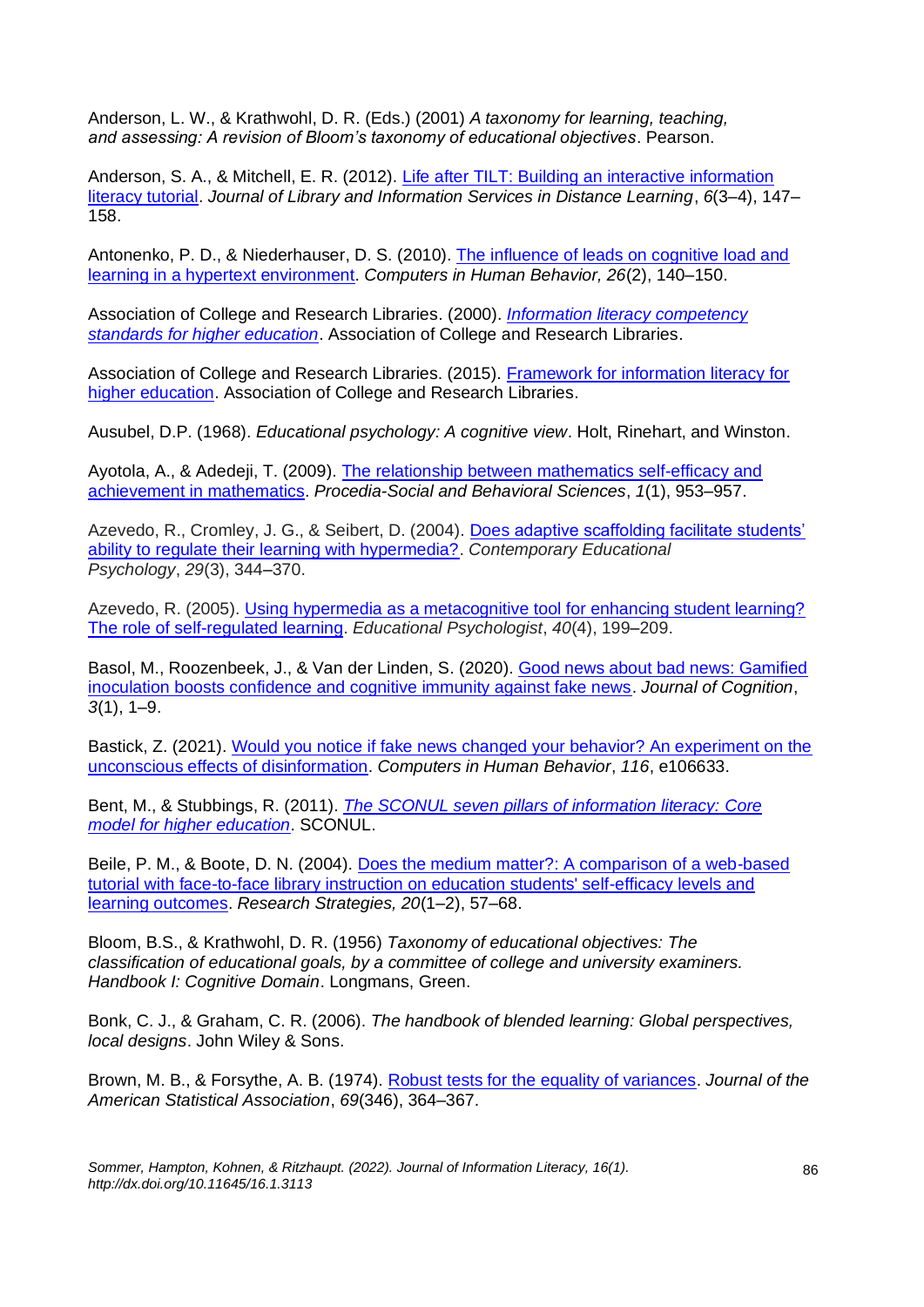Crocker, L., & Algina, J. (1986). *Introduction to classical and modern test theory*. Holt, Rinehart and Winston.

Daniels, J. (2009). Cloaked websites: [Propaganda, cyber-racism and epistemology in the digital](https://doi.org/10.1177/1461444809105345)  [era.](https://doi.org/10.1177/1461444809105345) *New Media & Society*, *11*(5), 659–683.

Dent, A. L., & Koenka, A. C. (2016). [The relation between self-regulated learning and academic](https://doi.org/10.1007/s10648-015-9320-8)  [achievement across childhood and adolescence: A meta-analysis.](https://doi.org/10.1007/s10648-015-9320-8) *Educational Psychology Review*, *28*(3), 425–474.

Fenwick Jr, J. B., Kurtz, B. L., Meznar, P., Phillips, R., & Weidner, A. (2013). [Developing a](https://dl.acm.org/doi/abs/10.1145/2445196.2445241)  [highly interactive ebook for CS instruction.](https://dl.acm.org/doi/abs/10.1145/2445196.2445241) In *Proceeding of the 44th ACM technical symposium on Computer science education*, (pp. 135–140). Association for Computing Machinery.

Foshay, W. R., Silber, K. H., & Stelnicki, M. B. (2003). *Writing training materials that work*. Jossey-Bass/Pfeiffer.

Gagne, R. (1985). *The conditions of learning* (4th ed.). New York: Holt, Rinehart & Winston.

Gobet, F. (2005). [Chunking models of expertise: Implications for education.](https://doi.org/10.1002/acp.1110) *Applied Cognitive Psychology*, *19*(2), 183–204.

Goodman, J., Melkers, J., & Pallais, A. (2019). [Can online delivery increase access to](https://doi.org/10.1086/698895)  [education](https://doi.org/10.1086/698895)*?. Journal of Labor Economics, 37*(1), 1–34.

Greene, J. A., Bolick, C. M., & Robertson, J. (2010). [Fostering historical knowledge and thinking](https://doi.org/10.1016/j.compedu.2009.08.006)  [skills using hypermedia learning environments: The role of self-regulated learning.](https://doi.org/10.1016/j.compedu.2009.08.006) *Computers & Education*, *54*(1), 230–243.

Greer, K., Hess, A. N., & Kraemer, E. W. (2016). [The Librarian leading the machine: A](https://doi.org/10.5860/crl.77.3.286)  [reassessment of library instruction methods.](https://doi.org/10.5860/crl.77.3.286) *College and Research Libraries*, *77*(3), 286–301.

Hansen, D., Shneiderman, B., & Smith, M. (2009). Analyzing social media networks: Learning by doing with NodeXL. *Computing*, *28*(7), 1–47.

Hartley, J. & Davies, I. K. (1976). Pre‐instructional strategies: [The role of pretests, behavioral](https://doi.org/10.3102%2F00346543046002239)  [objectives, overviews, and advance organizers.](https://doi.org/10.3102%2F00346543046002239) *Review of Educational Research, 46*, 239–265.

Hannafin, M. (1987). [The effects of orienting activities, cueing and practice on learning of](https://doi.org/10.1080/00220671.1987.10885796)  [computer based instruction.](https://doi.org/10.1080/00220671.1987.10885796) *Journal of Educational Research, 81*(1), 48–53.

Harkins, J. H., Rodrigues, D. B., & Orlov, S. (2011). "Where to start?": Considerations for faculty and librarians in delivering information literacy instruction for graduate students. *Practical Academic Librarianship: The International Journal of the SLA Academic Division 1*(1): 28–50.

Hebert, M., Bohaty, J. J., Nelson, J. R., & Brown, J. (2016). The effects of text structure instruction on expository reading comprehension: A meta-analysis. *Journal of Educational Psychology*, *108*(5), 609–629. <https://doi.org/10.1037/edu0000082>

Hsieh, M. L., Dawson, P. H., Hofmann, M. A., Titus, M. L., & Carlin, M. T. (2014). [Four](https://doi.org/10.1016/j.acalib.2014.03.012)  [pedagogical approaches in helping students learn information literacy skills.](https://doi.org/10.1016/j.acalib.2014.03.012) *Journal of Academic Librarianship*, *40*(3–4), 234–246.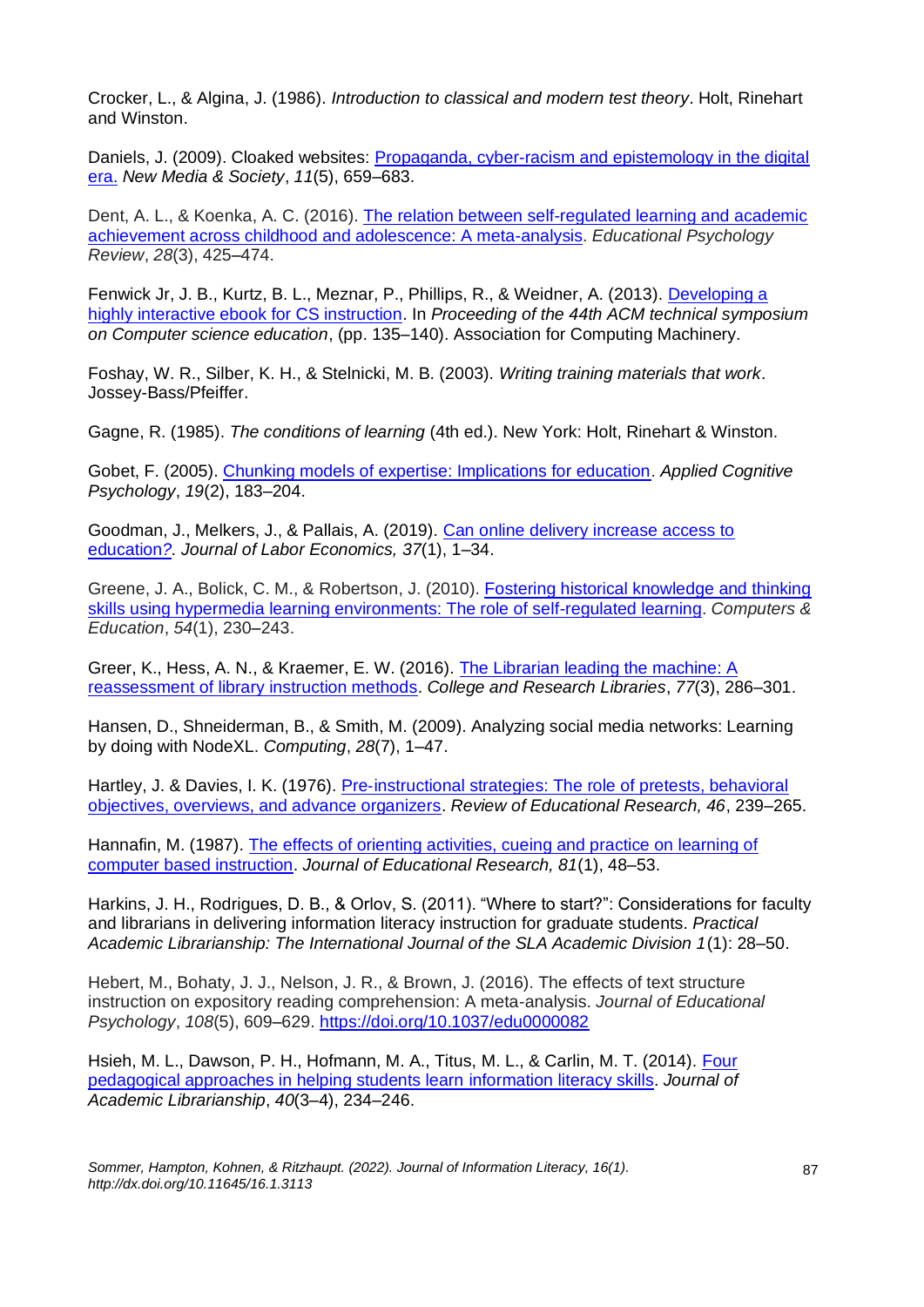Karich, A. C., Burns, M. K., & Maki, K. E. (2014). [Updated meta-analysis of learner control](https://doi.org/10.3102%2F0034654314526064)  [within educational technology.](https://doi.org/10.3102%2F0034654314526064) *Review of Educational Research*, *84*(3), 392–410.

Keith, T. Z. (2014). *Multiple regression and beyond: An introduction to multiple regression and structural equation modeling*. Routledge.

Kiliç-Çakmak, E. (2010). [Learning strategies and motivational factors predicting information](https://doi.org/10.14742/ajet.1090)  [literacy self-efficacy of e-learners.](https://doi.org/10.14742/ajet.1090) *Australasian Journal of Educational Technology*, *26*(2), 192– 208.

Klein, J.D. & Cavalier, J.C. (1999) Using Cooperative Learning and Objectives with Computer based Instruction, Paper presented at the Annual Convention of the Association for Educational Communications and Technology, Houston, Texas, 1999.

Kohavi, R., & Longbotham, R. (2016). [Online controlled experiments and A/B Testing.](http://dx.doi.org/10.1007/978-1-4899-7687-1_891) *Encyclopedia of Machine Learning and Data Mining, 7*(8), 922–929.

Kruse, K., & Kevin, J. (1999). *Technology-based training: The art and science of design, development and delivery*. Jossey-Bass.

Kurbanoglu, S., Akkoyunlu, B. and Umay, A. (2006). [Developing the information literacy](https://doi.org/10.1108/00220410610714949)  self‐[efficacy scale.](https://doi.org/10.1108/00220410610714949) *Journal of Documentation*, *62*(6), 730–743.

Lee, M. J., & Ferwerda, B. (2017, March). Personalizing online educational tools. In *Proceedings of the 2017 ACM Workshop on Theory-Informed User Modeling for Tailoring and Personalizing Interfaces* (pp. 27–30).

Lee, H., & Lee, J. H. (2015). [The effects of electronic glossing types on foreign language](https://doi.org/10.1007/s40299-014-0204-3)  [vocabulary learning: Different types of format and glossary information.](https://doi.org/10.1007/s40299-014-0204-3) *The Asia-Pacific Education Researcher*, *24*(4), 591–601.

Levitin, D. J. (2017). *Weaponized lies: How to think critically in the post-truth era.* New York, NY: Dutton.

Lewandowsky, S., Ecker, U. K. H., & Cook, J. (2017). [Beyond misinformation: Understanding](https://doi.org/10.1016/j.jarmac.2017.07.008)  [and coping with the "post-truth" era.](https://doi.org/10.1016/j.jarmac.2017.07.008) *Journal of Applied Research in Memory and Cognition*, *6*(4), 353–369.

Martin, F., & Klein, J. (2008). [Effects of objectives, practice, and review in multimedia](https://www.learntechlib.org/primary/p/23596/)  [instruction.](https://www.learntechlib.org/primary/p/23596/) *Journal of Educational Multimedia and Hypermedia*, *17*(2), 171–189. Retrieved from

Mager, R. F. (1962). *Preparing instructional objectives*. Belmont, CA: Fearon.

Martin, F., Klein, J., & Sullivan, H. (2007). [The impact of instructional elements in computer](https://doi.org/10.1111/j.1467-8535.2006.00670.x)[based instruction.](https://doi.org/10.1111/j.1467-8535.2006.00670.x) *British Journal of Educational Technology*, *38*(4), 623–636.

Mattiske, C. (2001). *Train for results: Maximize the impact of training through review.* Warriewood, NSW, Australia: Business and Professional Publishing.

Mayer, R. E. (2020). [Advances in designing instruction based on examples.](https://doi.org/10.1002/acp.3701) *Applied Cognitive Psychology*, *34*(4), 912–915.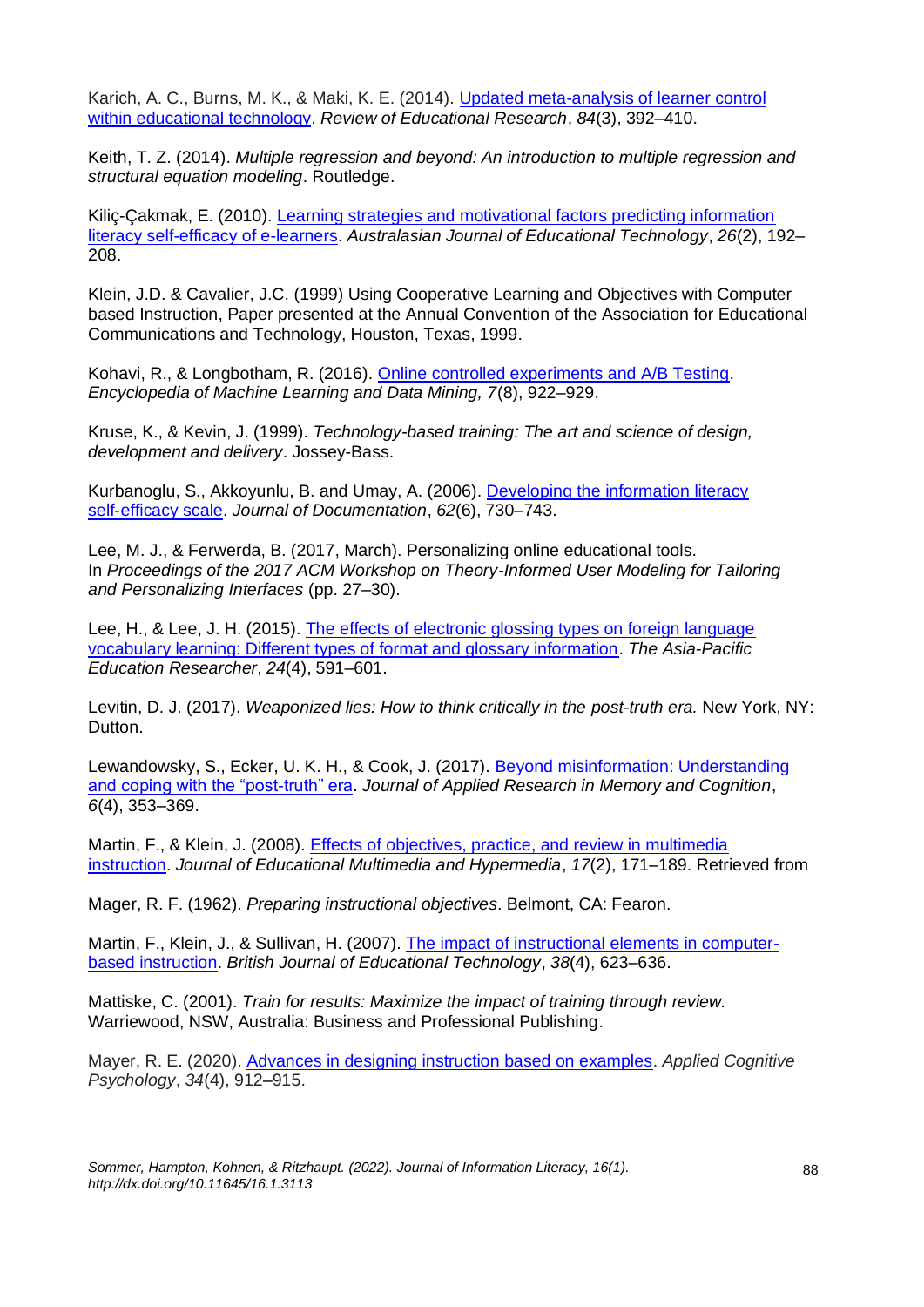Mery, Y., Newby, J., & Peng, K. (2012). [Why one-shot information literacy sessions are not the](https://doi.org/10.5860/crl-271)  [future of instruction: A case for online credit courses.](https://doi.org/10.5860/crl-271) *College & Research Libraries, 73*(4), 366– 378.

Mullins, K. (2014). [Good IDEA: Instructional design model for integrating information literacy.](https://doi.org/10.1016/j.acalib.2014.04.012) *Journal of Academic Librarianship*, *40*(3–4), 339–349.

Nichols Hess, A.K. & Greer, K. (2016). [Designing for engagement: Using the ADDIE model to](https://doi.org/10.15760/comminfolit.2016.10.2.27)  [integrate high-impact practices into an online information literacy course.](https://doi.org/10.15760/comminfolit.2016.10.2.27) *Communications in Information Literacy, 10*(2), 264–282.

Pierard, C., Svihla, V. L., Clement, S. K., & Fazio, B. S. (2019). [Undesirable difficulties:](https://digitalrepository.unm.edu/ulls_fsp/126)  [Investigating barriers to students' learning with ebooks in a semester-length course.](https://digitalrepository.unm.edu/ulls_fsp/126) *College & Research Libraries (forthcoming)*.

Reed, K., Hiles, S. S., & Tipton, P. (2019). [Sense and nonsense: Teaching journalism and](https://doi.org/10.1177/1077695819834415)  [science students to be advocates for science and information literacy.](https://doi.org/10.1177/1077695819834415) *Journalism and Mass Communication Educator*, *74*(2), 212–226.

Reiser, R. A. & Dick, W. (1996*). Instructional Planning: A guide for teachers* (2nd ed.). Allyn and Bacon Publication.

Ritzhaupt, A. D. (2019)[. Measuring learner satisfaction in self-paced e-learning environments:](https://www.learntechlib.org/primary/p/178466/)  [Validation of the electronic Learner Satisfaction Scale \(eLSS\).](https://www.learntechlib.org/primary/p/178466/) *International Journal on E-Learning*, *18*(3), 279–299.

Rohatgi, A., Scherer, R., & Hatlevik, O. E. (2016). [The role of ICT self-efficacy for students' ICT](https://doi.org/10.1016/j.compedu.2016.08.001)  [use and their achievement in a computer and information literacy test.](https://doi.org/10.1016/j.compedu.2016.08.001) *Computers & Education*, *102*, 103–116.

Roehling, J. V., Hebert, M., Nelson, J. R., & Bohaty, J. J. (2017). Text structure strategies for [improving expository reading comprehension.](https://doi.org/10.1002/trtr.1590) *The Reading Teacher*, *71*(1), 71–82.

Saye, J., & Brush, T. (2001). [The use of embedded scaffolds with hypermedia-supported](https://www.learntechlib.org/primary/p/8439/)  [student-centered learning.](https://www.learntechlib.org/primary/p/8439/) *Journal of Educational Multimedia and Hypermedia*, *10*(4), 333–356.

Schmidt Hanbidge, A., Tin, T., & Sanderson, N. (2018). [Information literacy skills on the go:](https://doi.org/10.11645/12.1.2322)  [Mobile learning innovation.](https://doi.org/10.11645/12.1.2322) *Journal of Information Literacy*, *12*(1), 118–136.

Schneider, S., Beege, M., Nebel, S., & Rey, G. D. (2018). [A meta-analysis of how signaling](https://doi.org/10.1016/j.edurev.2017.11.001)  [affects learning with media.](https://doi.org/10.1016/j.edurev.2017.11.001) *Educational Research Review*, *23*, 1–24.

Sharma, P., & Hannafin, M. J. (2007). [Scaffolding in technology-enhanced learning](https://doi.org/10.1080/10494820600996972)  [environments.](https://doi.org/10.1080/10494820600996972) *Interactive learning environments*, *15*(1), 27–46.

Shin, S., Brush, T. A., & Glazewski, K. D. (2020). [Examining the hard, peer, and teacher](https://doi.org/10.1007/s11423-020-09763-8)  [scaffolding framework in inquiry-based technology-enhanced learning environments: Impact on](https://doi.org/10.1007/s11423-020-09763-8)  [academic achievement and group performance.](https://doi.org/10.1007/s11423-020-09763-8) *Educational Technology Research & Development, 68*(5), 2423–2447.

Valencia-Vallejo, N., López-Vargas, O., & Sanabria-Rodríguez, L. (2019). Effect of a metacognitive scaffolding on self-efficacy, metacognition, and achievement in e-learning environments. *Knowledge Management & E-Learning: An International Journal*, *11*(1), 1–19.